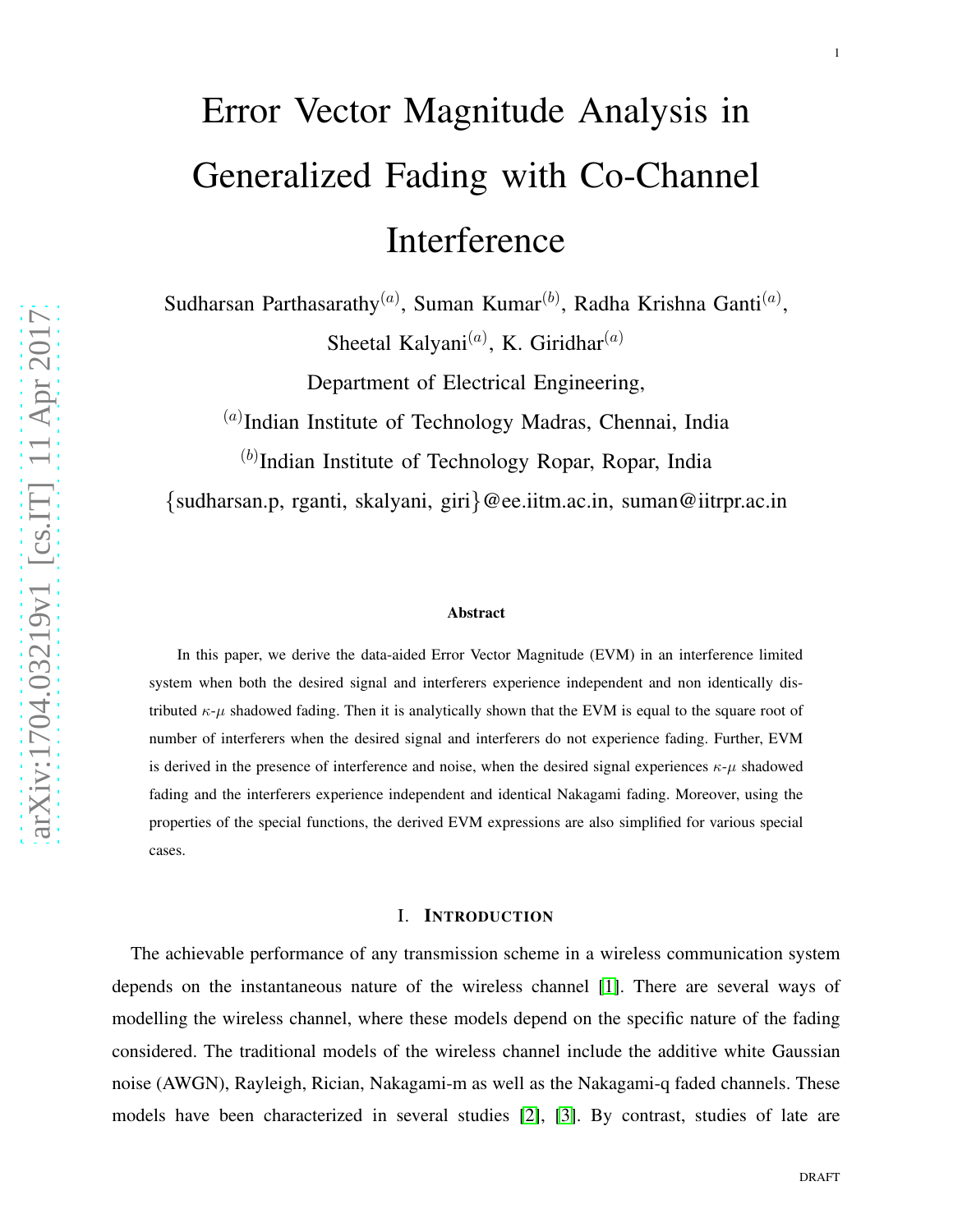employing the recently proposed  $\eta$ - $\mu$  and  $\kappa$ - $\mu$  fading channels [\[4\]](#page-20-3), which provides two significant advantages over using the traditional channel models. Firstly, the classical channel models are special cases of these more sophisticated as well as generalized channel models. Secondly, they fit experimentally measured mobile radio propagation statistics better as compared to the other channel models [\[4\]](#page-20-3). Recently, Paris has proposed  $\kappa$ - $\mu$  shadowed fading and in [\[5\]](#page-20-4) it has been shown that both  $\kappa$ -*u* and  $\eta$ -*u* fading are the special cases of  $\kappa$ -*u* shadowed fading.

Bit Error Ratio (BER), throughput and outage probability are some of the classical metrics used for comparing the performance of various wireless communication systems [\[1\]](#page-20-0), [\[6\]](#page-20-5). Error Vector Magnitude (EVM) is an alternate performance metric that is being increasingly employed in the wireless industry as well as in the research community [\[7\]](#page-20-6), where the benefits of employing this performance metric are as follows:

- 1) The type of degradation as well as its source can be identified when relying on EVM [\[7\]](#page-20-6). These impairments include the Local Oscillator's (LO) phase noise, LO frequency error, In-phase Quadrature-phase (IQ) imbalance, non-linearity and carrier leakage [\[8\]](#page-20-7), [\[9\]](#page-20-8).
- 2) EVM is a more convenient symbol-level performance metric than BER for a system that employs adaptive modulation [\[10\]](#page-20-9).
- 3) It has already become a part of wireless standards. The Wideband Code Division Multiple Access (W-CDMA) standard and the IEEE 802.11 family of Wireless Local Area Network (WLAN) standards are examples of standards that have incorporated EVM-based measurement of the minimum system performance [\[7\]](#page-20-6), [\[10\]](#page-20-9).

The  $\eta$ - $\mu$  and  $\kappa$ - $\mu$  fading channels' BER, outage probability as well as capacity have been studied in the presence of interference in [\[6\]](#page-20-5), [\[11\]](#page-20-10) and references therein. On the other hand, the EVM that may be attained in these wireless channels has not yet been characterized in the presence of interference. However, the EVM of generalized fading channels without considering interference has been characterized in a few studies. Specifically, [\[12\]](#page-20-11) constitutes a seminal study in this field that first derived EVM for a digital communication system and related it with SNR. The study in [\[10\]](#page-20-9) formulates the EVM attained by a wireless system communicating over an AWGN channel, while the study in [\[2\]](#page-20-1) characterized the EVM for transmission over both AWGN as well as Rayleigh channels, when assuming non data-aided reception. Recently, authors of [\[13\]](#page-20-12) have derived the EVM of a single input multiple output system relying on maximal ratio combining in the presence of generalized fading without considering interference. To the best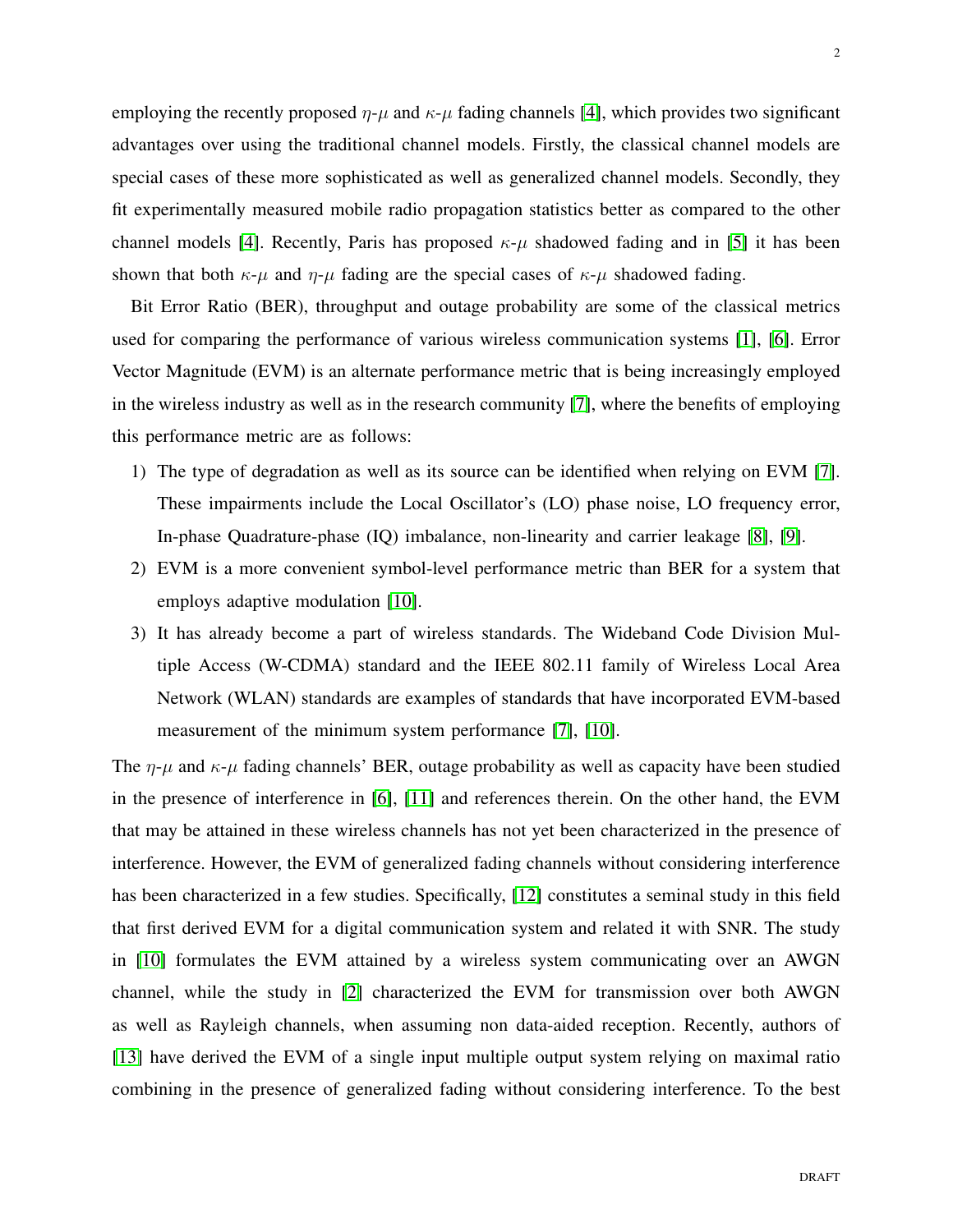of our knowledge, none of the prior work in open literature have derived EVM by considering interference. Therefore, in this work we derive the data-aided EVM when both user signal and interferers experience generalized fading.

This paper has the following novel contributions:

- 1) EVM expression is derived for an interference limited system when both the desired signal and interferers experience independent and non identical distributed (i.n.i.d)  $\kappa$ - $\mu$  shadowed fading. The expression is expressed in terms of the Lauricella′ s function of the fourth kind, which can be easily evaluated numerically.
- 2) It is analytically shown that EVM is equal to the square root of number of interferers when the interferers and desired signal do not experience fading.
- 3) In a system that experiences both noise and interference, EVM expression is derived when the desired signal experiences  $\kappa-\mu$  shadowed fading and the interferers experience independent and identically distributed (i.i.d) Nakagami fading.
- 4) Using the properties of the special functions, EVM expressions are simplified for various special cases, i.e., when the desired signal and interferers experience  $\kappa-\mu$ ,  $\eta-\mu$ , Rayleigh, Rician, Nakagami-m fading channels.

## II. SYSTEM MODEL

We consider the following channel model with L interferers,

<span id="page-2-0"></span>
$$
y(i) = D(i)h + \sum_{l=1}^{L} I_l(i)h_l + n(i), \ \forall i = 1, 2 \cdots N,
$$
 (1)

where  $h = ae^{j\theta}$ ,  $h_l = a_l e^{j\theta_l}$ . Here  $D(i)$ ,  $I_l(i)$  and  $y(i)$  are the desired, interfering and received symbols, respectively in the  $i<sup>th</sup>$  slot. The imaginary and real components of complex noise term  $n(i)$  are independent of each other and are modeled by a zero mean Gaussian distribution of variance  $\frac{\sigma^2}{2}$  $\frac{p^2}{2}$ . The fading gain of the desired channel and the interfering channel are a and  $a_l$ respectively, and they are  $\kappa$ - $\mu$  shadowed distributed. It is also assumed that they are constant over the block of symbols  $1, \dots, N$  [\[13\]](#page-20-12). The probability density function (pdf) of the fading power  $(a^2 \text{ or } a_l^2)$  is given by [\[14\]](#page-20-13)

$$
f_X(x) = \frac{\theta_1^{m-\mu} x^{\mu-1}}{\theta_2^m \Gamma(\mu)} e^{-\frac{x}{\theta_1}} {}_1F_1\left(m, \mu, \frac{(\theta_2 - \theta_1)x}{\theta_1 \theta_2}\right),
$$
 (2)

where  $\theta_1 = \frac{\bar{X}}{\mu(1+\bar{X})}$  $\frac{\bar{X}}{\mu(1+\kappa)}, \ \theta_2 = \frac{(\mu\kappa+m)\bar{X}}{\mu(1+\kappa)m}$  $\frac{(\mu\kappa+m)\bar{X}}{\mu(1+\kappa)m}$  and  $\mu = \frac{E^2\{X\}}{var\{X\}}$  $var\{X\}$  $1+2\kappa$  $\frac{1+2\kappa}{(1+\kappa)^2}$ . The ratio of the total power in the dominant components to that in the scattered waves is represented by  $\kappa > 0$  and the shadowing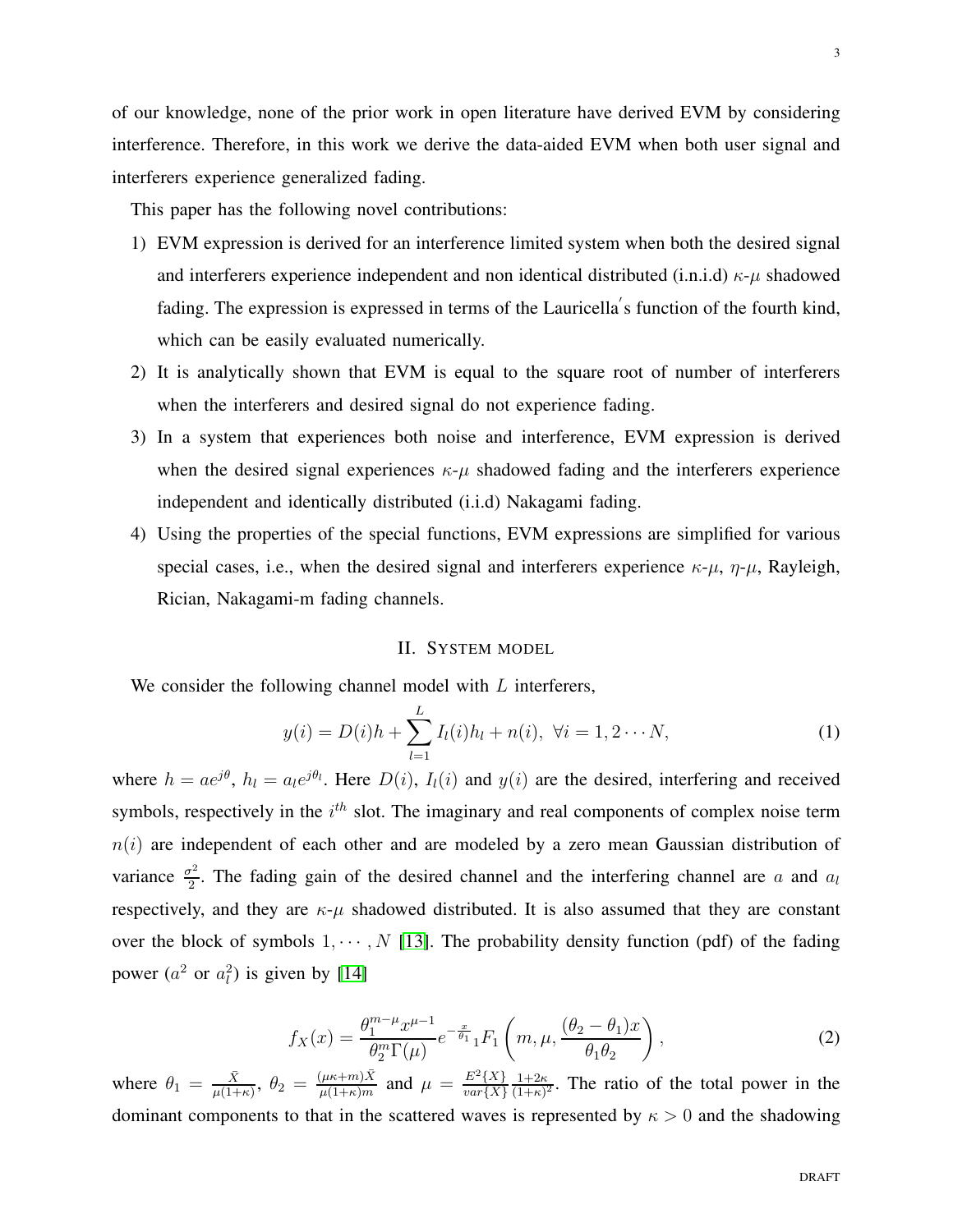## *A. EVM Measurement*

EVM is defined as the root mean squared error between the transmitted symbol and the symbol received (after equalization) [\[13\]](#page-20-12).

<span id="page-3-0"></span>
$$
\text{EVM} = \mathbb{E}\left(\frac{1}{\sqrt{E_s}}\sqrt{\frac{1}{N}\sum_{i=1}^{N}\left|\frac{y(i)}{h} - D(i)\right|^2}\right) \tag{3}
$$

Substituting for  $y(i)$  from [\(1\)](#page-2-0) in [\(3\)](#page-3-0), EVM is

as special cases of  $\kappa$ - $\mu$  shadowed fading.

<span id="page-3-4"></span>
$$
\mathbb{E}\left(\sqrt{\frac{\sum_{i=1}^{N} L_i \sum_{l=1}^{L} I_l^*(i) h_l^*(\sum_{j=1}^{L} I_j(i) h_j + n(i)) + n^*(i)(\sum_{j=1}^{L} I_j(i) h_j + n(i))}{N E_s |h|^2}}\right)
$$
(4)

We consider the symbols to be symmetric (mean 0) and average energy  $E_s$ , and symbols from different interferers to be independent, i.e.,

<span id="page-3-1"></span>
$$
\frac{\sum_{i=1}^{N} I_{l}^{*}(i)h_{l}^{*} I_{j}(i)h_{j}}{N} = \begin{cases} 0, & \text{if } l \neq j \\ |h_{l}|^{2} E_{s}, & \text{if } l = j, \end{cases}
$$
 (5)

and

<span id="page-3-2"></span>
$$
\frac{\sum_{i=1}^{N} I_i^*(i)h_i^* n(i)}{N} = 0.
$$
\n(6)

The complex Gaussian noise samples are of zero mean and variance  $\sigma^2$ . Hence

<span id="page-3-3"></span>
$$
\frac{\sum_{i=1}^{N} n^*(i)n(i)}{N} = \sigma^2.
$$
\n(7)

Substituting [\(5\)](#page-3-1), [\(6\)](#page-3-2), [\(7\)](#page-3-3) in [\(4\)](#page-3-4), and assuming average symbol energy  $E_s = 1$ ,

$$
EVM = \mathbb{E}_{h, h_{j \in [1, L]}} \left( \sqrt{\frac{1}{|h|^2} (\sum_{l=1}^{L} |h_l|^2 + \sigma^2)} \right)
$$

Denoting  $g_d = |h|^2$  and  $g_I = \sum_{i=1}^n$ L  $\sum_{l=1}^{\infty} |h_l|^2$ , the above expression can be rewritten as

<span id="page-3-5"></span>
$$
EVM = \int_{0}^{\infty} \int_{0}^{\infty} \sqrt{\frac{g_I + \sigma^2}{g_d}} f_{g_d}(g_d) f_{g_I}(g_I) g_d g_I.
$$
 (8)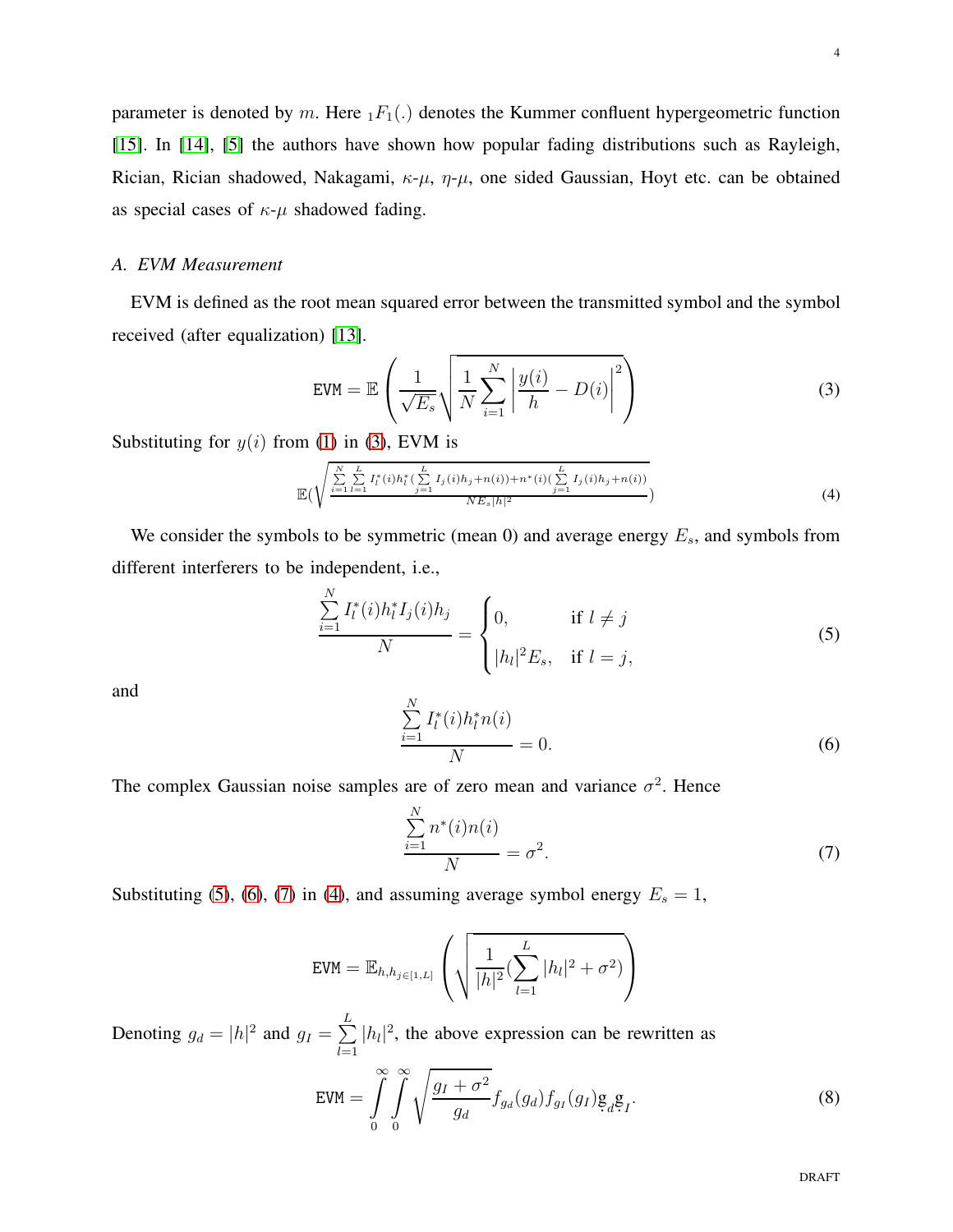Note that here  $g_d$  and  $g_I$  are the desired fading power random variable (RV) and sum of interfering fading powers RV, respectively.

#### III. EVM DERIVATION

In this Section, we derive the EVM expression for the case when only interferers are present and also for the case when both interferers and noise are present. Further, we simplify the EVM expression for various special cases. First, we consider the case when only interferers are present.

#### *A. Interference limited system*

In this subsection, we derive the EVM expression when both desired and interfering signals experience independent and non identical  $\kappa-\mu$  shadowed fading of unit mean power. Let the fading parameters of desired signal power  $g_d$  and  $l^{th}$  interferer fading power  $g_l = |h_l|^2$  be  $(\mu, \kappa, m)$  and  $(\mu_l, \kappa_l, m_l)$ , respectively. In other words, the pdf of  $g_d$  is given as

<span id="page-4-0"></span>
$$
f_{g_d}(x) = \frac{\theta_1^{m-\mu} x^{\mu-1}}{\theta_2^m \Gamma(\mu)} e^{-\frac{x}{\theta_1}} {}_1F_1\left(m, \mu, \frac{(\theta_2 - \theta_1)x}{\theta_1 \theta_2}\right),
$$
\n(9)

where  $\theta_1 = \frac{1}{\mu(1+\mu)}$  $\frac{1}{\mu(1+\kappa)}, \theta_2 = \frac{\mu\kappa+m}{\mu(1+\kappa)n}$  $rac{\mu\kappa+m}{\mu(1+\kappa)m}$ . Similarly the pdf of  $g_l$  is

$$
f_{g_l}(x) = \frac{\theta_{1l}^{m_l - \mu_l} x^{\mu_l - 1}}{\theta_{2l}^{m_l} \Gamma(\mu_l)} \frac{{}_{1}F_1(m_l, \mu_l, \frac{(\theta_{2l} - \theta_{1l})x}{\theta_{1l} \theta_{2l}})}{e^{\frac{x}{\theta_{1l}}}},
$$

where  $\theta_{1l} = \frac{1}{\mu_l(1 - \mu_l)}$  $\frac{1}{\mu_l(1+\kappa_l)}, \theta_{2l} = \frac{\mu_l \kappa_l+m_l}{\mu_l(1+\kappa_l)m}$  $\frac{\mu_l \kappa_l + m_l}{\mu_l (1 + \kappa_l) m_l}$ . Note that in the EVM expression given in [\(8\)](#page-3-5),  $g_d$  is  $\kappa$ - $\mu$ shadowed power RV and  $g_I = \sum$ L shadowed power RV. In order to derive EVM, we first need to know the pdf of  $g_I$ . The pdf of  $|h_l|^2$ , i.e.,  $g_l$  is the sum of independent and non identical  $\kappa$ - $\mu$  $g_I=\sum$ L  $\sum_{l=1}^{\infty} |h_l|^2$ , i.e., the sum of independent and non identical  $\kappa$ - $\mu$  shadowed power RV is given by [\[14\]](#page-20-13)

$$
f_{g_I}(x) = \Phi_2^{2L}(\mu_1 - m_1, \cdots, \mu_L - m_L, m_1, \cdots, m_L; \sum_{l=1}^L \mu_l; -x\mu_1(1+\kappa_1), \cdots, -x\mu_L(1+\kappa_L),
$$

<span id="page-4-1"></span>
$$
\frac{\mu_1 m_1 (1 + \kappa_1)x}{-(\mu_1 \kappa_1 + m_1)}, \cdots, \frac{\mu_L m_L (1 + \kappa_L)x}{-(\mu_L \kappa_L + m_L)} \left( \prod_{l=1}^L \frac{\mu_l^{\mu_l} m_l^{m_l} (1 + \kappa_l)^{\mu_l}}{(\mu_l \kappa_l + m_l)^{m_l}} \right) \frac{\sum_{l=1}^L \mu_l}{\Gamma(\sum_{l=1}^L \mu_l)}, \qquad (10)
$$

where  $\Phi_2^{2L}(.)$  is the confluent Lauricella function [\[15\]](#page-20-14). We can now substitute the pdf of  $g_d$  given in [\(9\)](#page-4-0) and the pdf of  $g_I$  given in [\(10\)](#page-4-1) into [\(8\)](#page-3-5) for deriving the EVM expression.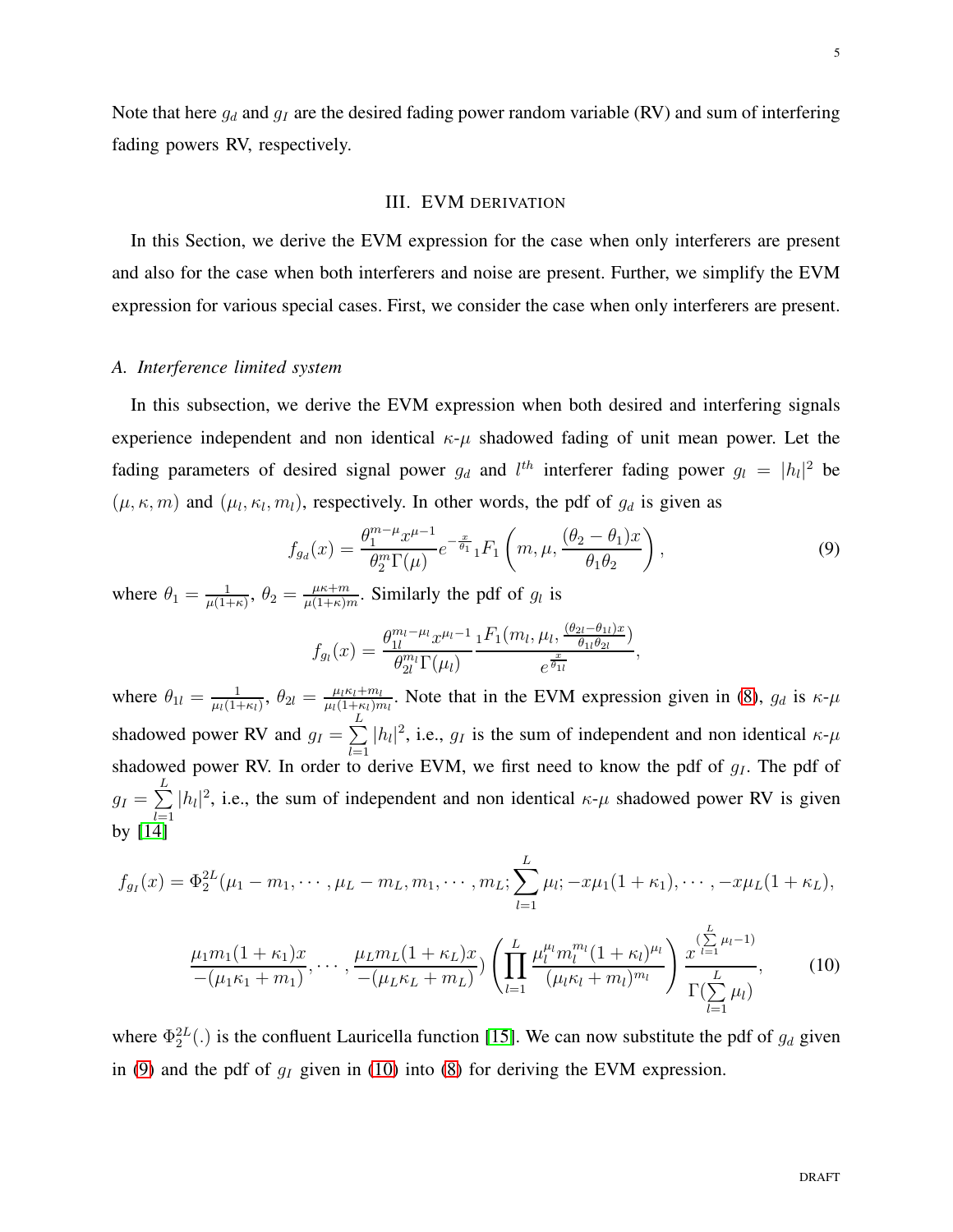<span id="page-5-2"></span>Theorem 1. *The EVM of an interference limited system when both the desired signal and interferers experience i.n.i.d.* κ*-*µ *shadowed fading is given by*

$$
\prod_{l=1}^{L} \theta_{1l}^{m_l-\mu_l} \theta_{2l}^{-m_l} \theta_1^{m-\mu} \theta_2^{-m} \theta_1^{\mu-0.5} {}_2F_1(\mu-0.5, m, \mu, \frac{\mu \kappa}{m+\mu \kappa}) \theta_{11}^{\sum_{l=1}^{L} \mu_l+0.5} \frac{\Gamma(\mu-0.5) \Gamma(\sum_{l=1}^{L} \mu_l+0.5)}{\Gamma(\mu) \Gamma(\sum_{l=1}^{L} \mu_l)} \times
$$

<span id="page-5-0"></span>
$$
F_D^{(2L-1)}(\sum_{l=1}^L \mu_l + 0.5, \mu_2 - m_2,., \mu_L - m_L, m_1,., m_L, \sum_{l=1}^L \mu_l, 1 - \frac{\theta_{11}}{\theta_{12}},., 1 - \frac{\theta_{11}}{\theta_{1L}}, 1 - \frac{\theta_{11}}{\theta_{21}},., 1 - \frac{\theta_{11}}{\theta_{2L}}), (11)
$$

*where*  $\mu > 0.5$ ,  $\theta_{1l} = \frac{1}{\mu_l (1 + l)}$  $\frac{1}{\mu_l(1+\kappa_l)}, \theta_{2l} = \frac{\mu_l \kappa_l + m_l}{\mu_l(1+\kappa_l)n}$  $\frac{\mu_l \kappa_l+m_l}{\mu_l(1+\kappa_l)m_l},\ \theta_1=\frac{1}{\mu(1+\mu)}$  $\frac{1}{\mu(1+\kappa)}, \ \theta_2 = \frac{\mu\kappa+m}{\mu(1+\kappa)n}$  $\frac{\mu \kappa+m}{\mu(1+\kappa)m}$ *. Here*  $F_D^{(2L-1)}(.)$  *is the Lauricella's function of the fourth kind [\[16\]](#page-20-15) and*  $_2F_1(.)$  *is the Gauss hypergeometric function [\[15\]](#page-20-14).*

*Proof.* Refer Appendix [A](#page-14-0)

Note that the EVM expression given in [\(11\)](#page-5-0) is the most general expression for an interference limited scenario as both the desired signal and interferers experience  $\kappa-\mu$  shadowed fading. The expression is given in terms of Gauss hypergeometric function  ${}_2F_1(.)$  and Lauricella's function of the fourth kind  $F_D^{(L)}(.)$ , which can be easily computed.

Now, we simplify the EVM expression given in [\(11\)](#page-5-0) for various special cases. We start with the case when interfering signals experience i.i.d.  $\kappa-\mu$  shadowed fading of parameters  $(\mu_I, \kappa_I, m_I)$ .

<span id="page-5-3"></span>Corollary 1. *The EVM when both the desired signal and interferers experience i. i. d.* κ*-*µ *shadowed fading is given by*

<span id="page-5-1"></span>
$$
\frac{\Gamma(\mu - 0.5)}{\Gamma(\mu)\sqrt{\frac{\theta_1}{\theta_{1I}}}} {}_2F_1(\mu - 0.5, m, \mu, \frac{\mu \kappa}{m + \mu \kappa}) \frac{\Gamma(L\mu_I + 0.5) {}_2F_1(L\mu_I + 0.5, Lm_I, L\mu_I, \frac{\mu_I \kappa_I}{\mu_I \kappa_I + m_I})}{\Gamma(L\mu_I) (\frac{\theta_2}{\theta_1})^m (\frac{\theta_2 I}{\theta_1})^{m_I L}} \quad (12)
$$
\nwhere  $\mu > 0.5$ ,  $\theta_{1I} = \frac{1}{\mu_I(1 + \kappa_I)}$ ,  $\theta_{2I} = \frac{\mu_I \kappa_I + m_I}{\mu_I(1 + \kappa_I) m_I}$ ,  $\theta_1 = \frac{1}{\mu(1 + \kappa)}$ ,  $\theta_2 = \frac{\mu \kappa + m_I}{\mu(1 + \kappa_I) m_I}$ .

*Proof.* Refer Appendix [B.](#page-17-0)

The above EVM expression is in terms of only the Gauss hypergeometric function which can be easily computed. Next we derive the EVM of an interference limited system when both desired signal and interferers experience  $\kappa$ - $\mu$  fading.

 $\Box$ 

 $\Box$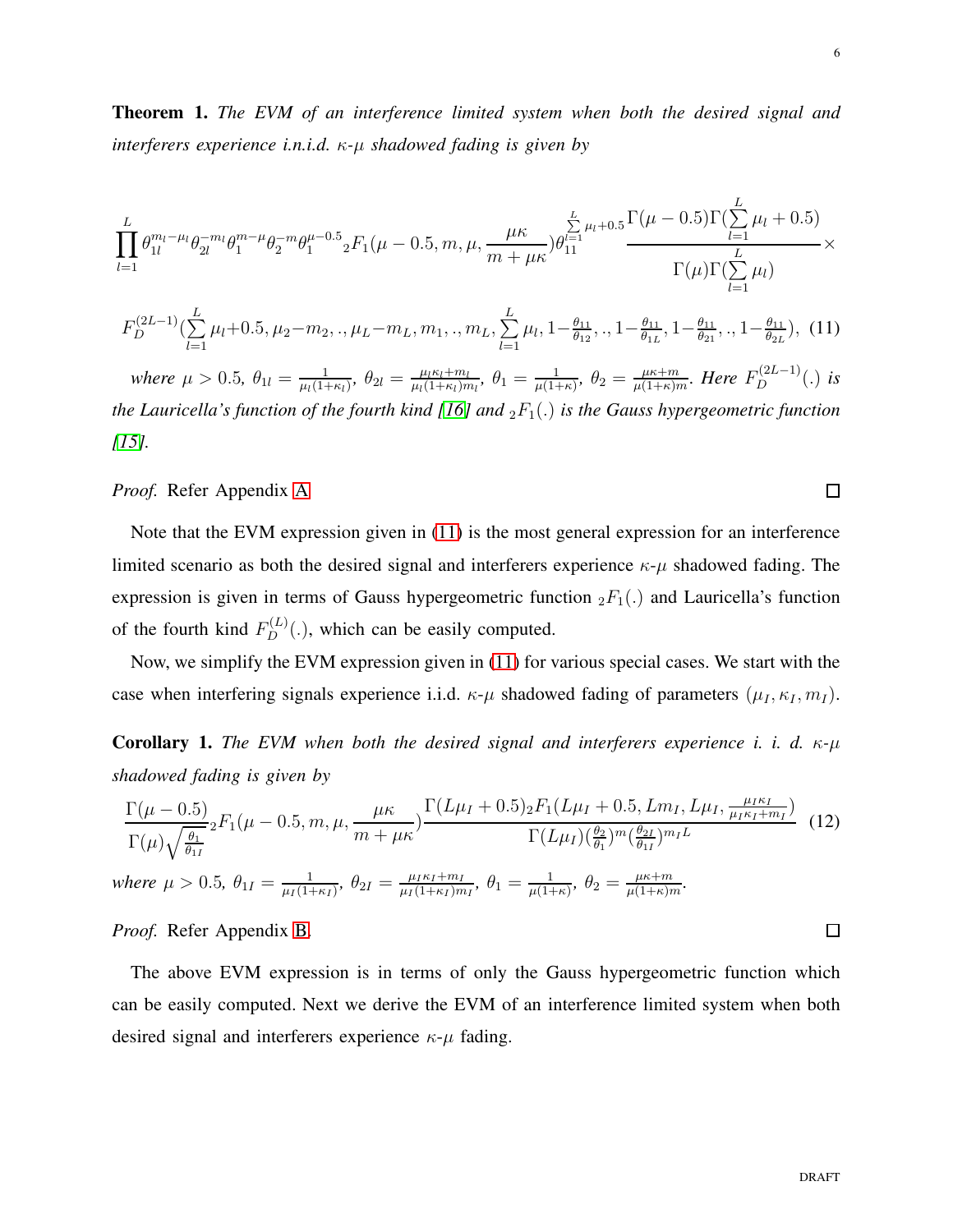$\Box$ 

Corollary 2. *When the desired signal experiences* κ*-*µ *fading of parameters (*κ*,* µ*) and is independent of interferers that experience i. i. d*  $\kappa$ *-* $\mu$  *fading of parameters (* $\kappa$ *<sub>I</sub>,*  $\mu$ *<sub>I</sub>), EVM is* 

<span id="page-6-0"></span>
$$
\frac{\Gamma(\mu - 0.5)\Gamma(L\mu_I + 0.5)}{\Gamma(L\mu_I)\Gamma(\mu)} {}_1F_1(0.5, \mu, -\kappa\mu)_1F_1(-0.5, L\mu_I, -L\kappa_I\mu_I)\sqrt{\frac{\mu(1+\kappa)}{\mu_I(1+\kappa_I)}},\tag{13}
$$

*where*  $\mu > 0.5$ ,  $_1F_1$  *is the Kummer confluent hypergeometric function [\[15\]](#page-20-14).* 

*Proof.* Refer Appendix [C.](#page-18-0)

The above EVM expression is in terms of only the Kummer confluent hypergeometric function which can also be easily computed. Next we derive the EVM of an interference limited system when both the desired signal and interferers experience Rician fading.

Corollary 3. *When the desired signal experiences Rician fading of parameter* K *and is independent of interferers that experience i. i. d Rician fading of parameters*  $K_I$ ,

<span id="page-6-1"></span>
$$
EVM = \frac{\sqrt{\pi} \Gamma(L+0.5)}{\Gamma(L)} {}_1F_1(0.5, 1, -K)_1F_1(-0.5, L, -LK_I)\sqrt{\frac{1+K}{1+K_I}}.
$$
 (14)

*Proof.* Rician fading is a special case of  $\kappa$ - $\mu$  fading. From Table I,  $\mu = 1$ ,  $\kappa = K$ ,  $\mu_I = 1$ ,  $\kappa_I = K_I$ . Substituting these in [\(13\)](#page-6-0), EVM is obtained.  $\Box$ 

We will now study the impact of various parameters such as  $L, K, K<sub>I</sub>$  on the EVM given in [\(14\)](#page-6-1). Firstly, we analyze the impact of  $L$  on EVM, when the interferers and desired signal do not experience fading, i.e.,  $K \to \infty$ . As  $K \to \infty$ ,

<span id="page-6-2"></span>
$$
{}_1F_1(0.5, 1, -K)\sqrt{1+K} \to \frac{1}{\sqrt{\pi}},
$$
 (15)

and as  $K_I \to \infty$ ,

<span id="page-6-3"></span>
$$
_{1}F_{1}(-0.5, L, -LK_{I})\sqrt{\frac{1}{1+K_{I}}} \rightarrow \frac{\sqrt{L}\Gamma(L)}{\Gamma(L+0.5)}.
$$
 (16)

Substituting [\(15\)](#page-6-2) and [\(16\)](#page-6-3) in [\(14\)](#page-6-1), as  $K \to \infty$  and  $K_I \to \infty$  *i.e.*, as interferers and desired signals tend to experience no fading, EVM=  $\sqrt{L}$ , i.e., EVM approaches square root of number of interferers. Now, we analyze the impact of  $L$  on EVM, when the interferers and desired signal experience Rayleigh fading, i.e.,  $K = 0$  and  $K_I = 0$ . Using the fact that,

$$
_1F_1(a,b,0)=1
$$

one can show that when both  $K = 0$  and  $K_I = 0$ , i.e., when both the desired signal and interferers experience Rayleigh fading, then EVM given in [\(14\)](#page-6-1) reduces to

<span id="page-6-4"></span>
$$
EVM = \frac{\sqrt{\pi} \Gamma(L + 0.5)}{\Gamma(L)}
$$
\n(17)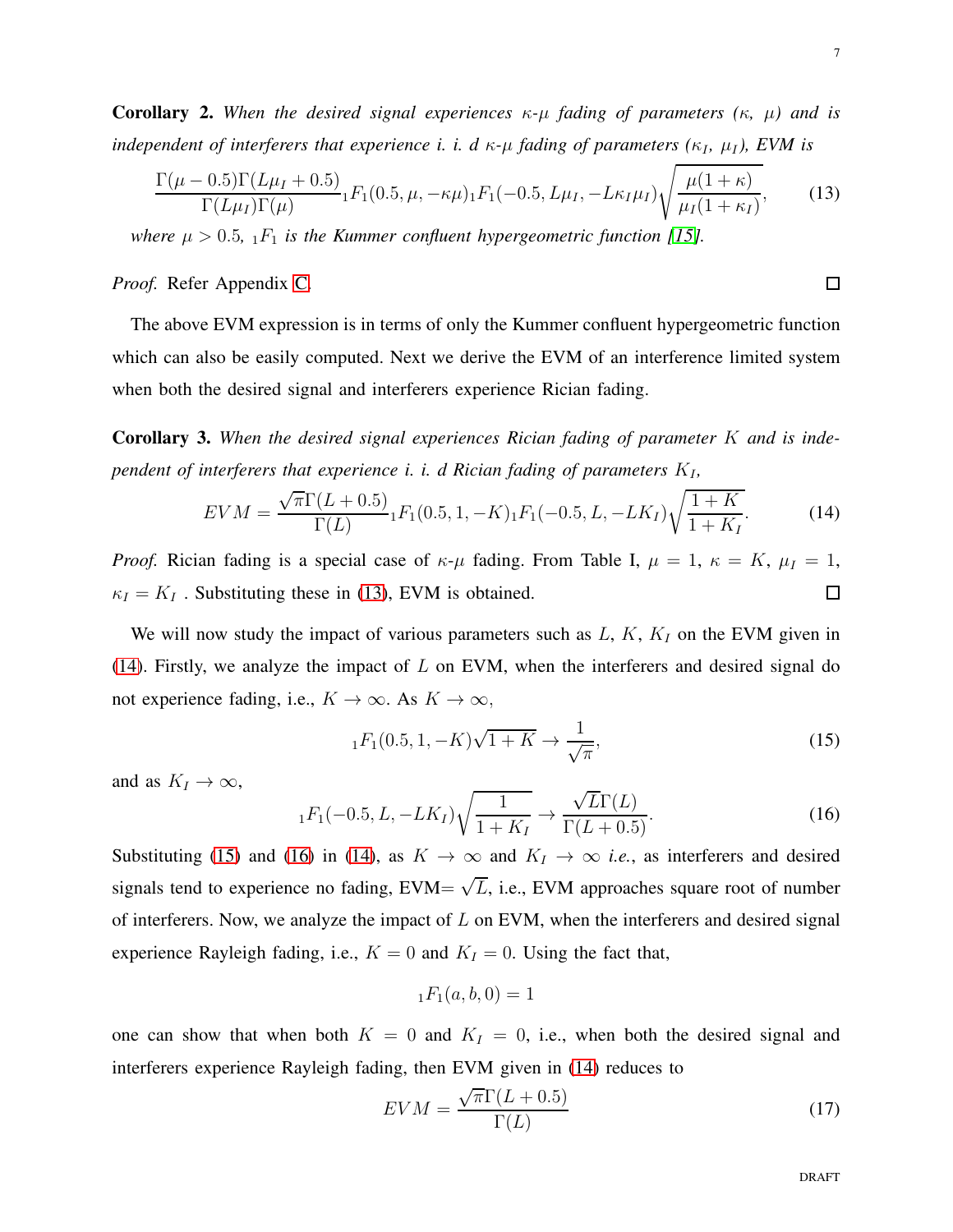<span id="page-7-0"></span>

Fig. 1: EVM of an interference limited system when the interferers and desired signal experience Rician fading

Now, using the following identity

<span id="page-7-1"></span>
$$
\frac{\Gamma(n+a)}{\Gamma(n+b)} = \frac{(1 + \frac{(a-b)(a+b-1)}{2n} + O(\frac{1}{n^2}))}{n^{b-a}}, \text{ for large } n,
$$
\n(18)

the EVM given in [\(17\)](#page-6-4) can be rewritten as

$$
EVM = \sqrt{\pi}\sqrt{L}\left(1 - \frac{1}{8L} + O(L^{-2})\right)
$$
 for large L,

So when both interferers and desired signal experience Rayleigh fading, EVM is approximately proportional to the square root of number of interfering channels for large number of interfering channels. We have also plotted the EVM with respect to the number of interferers for different combinations of K and  $K_I$  in Fig. [1](#page-7-0) using the expression given in [\(14\)](#page-6-1). It can be observed that as the Rician parameter  $K$  increases, i.e., as the strength of line of sight component increases for the desired signal, EVM decreases and it is expected. Also as  $K_I$  increases, *i.e.*, as interferers become stronger, EVM increases as expected. When  $K = K_I = 15$ , EVM approaches square root of number of interferers *i.e.*, it approaches the EVM attained when  $K = K_I \rightarrow \infty$ .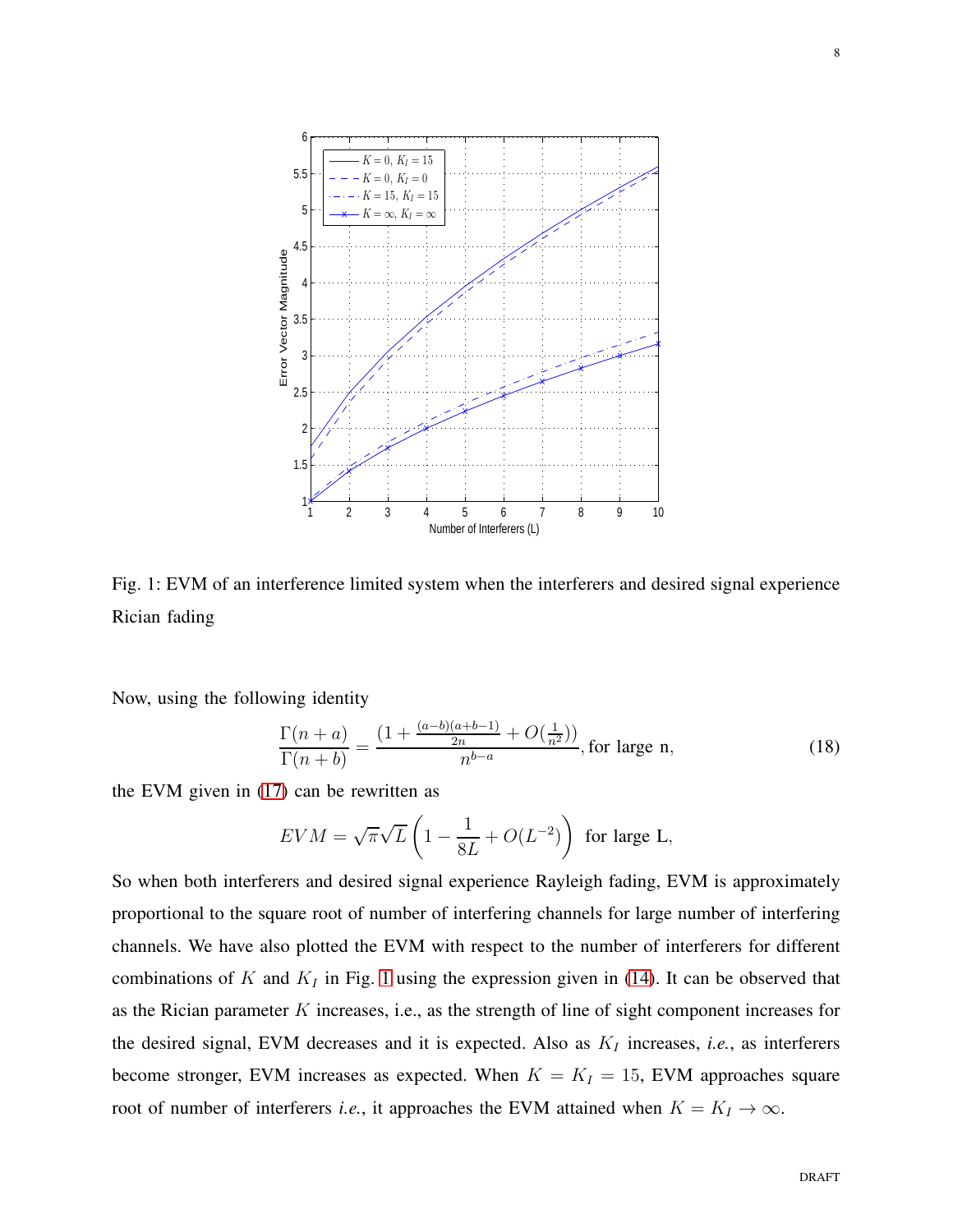<span id="page-8-1"></span>

Fig. 2: EVM of an interference limited system when the interferers and desired signal experience Nakgamai fading. Here  $m_I=5$  and L denotes the number of interferers

Corollary 4. *When the desired signal experiences Nakagami fading of parameter* m *and is independent of interferers that experience i. i. d Nakagami fading of parameters*  $m_I$ ,

<span id="page-8-0"></span>
$$
EVM = \frac{\Gamma(m - 0.5)\Gamma(Lm_I + 0.5)}{\Gamma(m)\Gamma(Lm_I)}\sqrt{\frac{m}{m_I}},\tag{19}
$$

*where*  $m > 0.5$ *.* 

*Proof.* Note that Nakagami-m fading is a special case of  $\kappa$ - $\mu$  fading. Therefore, substituting  $\mu = m, \kappa \to 0, \mu_I = m_I, \kappa_I \to 0$  in [\(13\)](#page-6-0), and using the identity  $_1F_1(., ., 0) = 1$ , EVM  $\Box$ expression is obtained.

We will now study the impact of various parameters such as  $L$ ,  $m$ ,  $m<sub>I</sub>$  on the EVM given in [\(19\)](#page-8-0). Firstly, we analyse the impact of  $L$  on EVM, when the interferers and desired signal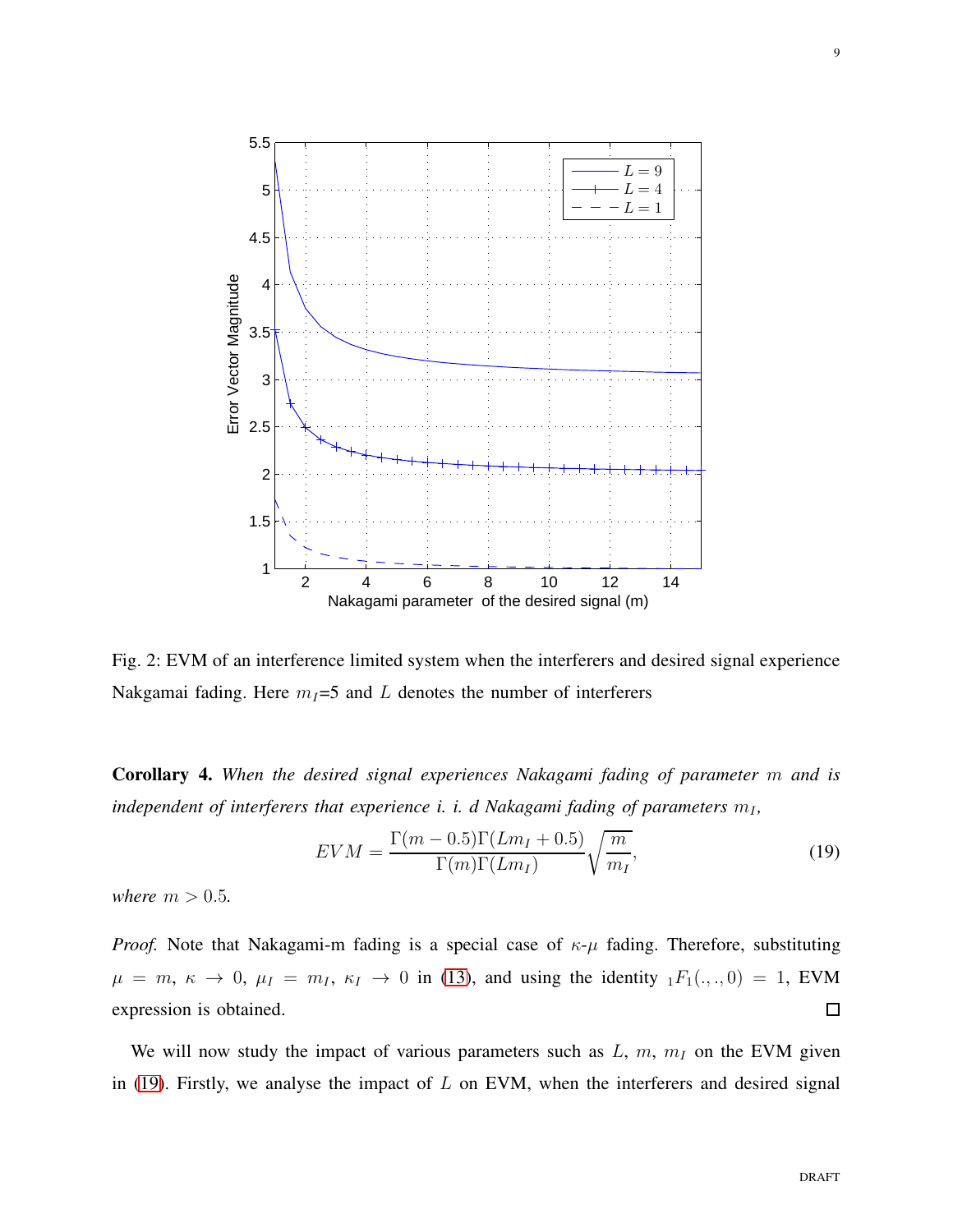experience Nakagami-m fading with large value of  $m$ . Using the identity given in [\(18\)](#page-7-1), one obtains,

<span id="page-9-0"></span>
$$
\frac{\sqrt{m}\Gamma(m-0.5)}{\Gamma(m)} = 1 + \frac{3}{8m} + O(m^{-2})
$$
 for large m (20)

and for large  $m_I$ 

<span id="page-9-1"></span>
$$
\frac{\Gamma(Lm_I + 0.5)}{\Gamma(Lm_I)\sqrt{m_I}} = \sqrt{L}\left(1 - \frac{1}{8Lm_I} + O((Lm_I)^{-2})\right). \tag{21}
$$

Substituting [\(20\)](#page-9-0), [\(21\)](#page-9-1) in [\(19\)](#page-8-0) we observe that as  $m \to \infty$  and  $m_I \to \infty$ , i.e., when signal and interferers experience no fading, EVM approaches square root of number of interferers. This is similar to the one derived for Rician fading with parameter  $K \to \infty$ . When both the desired signal and interferers experience Rayleigh fading, i.e.,  $m = m<sub>I</sub> = 1$ , then EVM given in [\(19\)](#page-8-0) reduces to

<span id="page-9-2"></span>
$$
EVM = \frac{\sqrt{\pi} \Gamma(L + 0.5)}{\Gamma(L)}
$$
\n(22)

This is same as the one derived in [\(17\)](#page-6-4). We have also plotted the EVM with respect to the Nakagami parameter of the desired channel  $m$  for different number of interferers as shown in Fig. [2](#page-8-1) using the expression given in [\(19\)](#page-8-0). It can be observed that as the Nakagami parameter m increases, i.e., as the number of clusters increase for the desired signal, EVM decreases as expected. It can be observed that for higher value of m and  $m<sub>I</sub>$ , EVM converges to the square root of number of interfering channels as described before.

#### *B. Interference and Noise*

In this subsection, we derive the EVM in the presence of interference and AWGN of zero mean, variance  $\sigma^2$ , when the desired signal experiences  $\kappa$ - $\mu$  shadowed fading and interferers experience i.i.d. Nakagami-m fading. Note that the EVM is given by

$$
EVM = \int_{0}^{\infty} \int_{0}^{\infty} \sqrt{\frac{g_I + \sigma^2}{g_d}} f_{g_I}(g_I) f_{g_d}(g_d) g_I g_d.
$$

Here,  $g_I$  is the sum of interfering fading power RVs and hence it is Gamma distributed as it is assumed that the interferers experience i.i.d. Nakagami-m fading of unit mean power, i.e.,  $g_I \sim$  $G(Lm_I, \frac{1}{m_I})$  $\frac{1}{m_1}$ ). The desired signal is affected by  $\kappa$ - $\mu$  shadowed fading power and the parameters of signal power  $g_d$  are  $(\kappa, \mu, m)$ . The following theorem provides the general expression of EVM in the presence of interference and noise.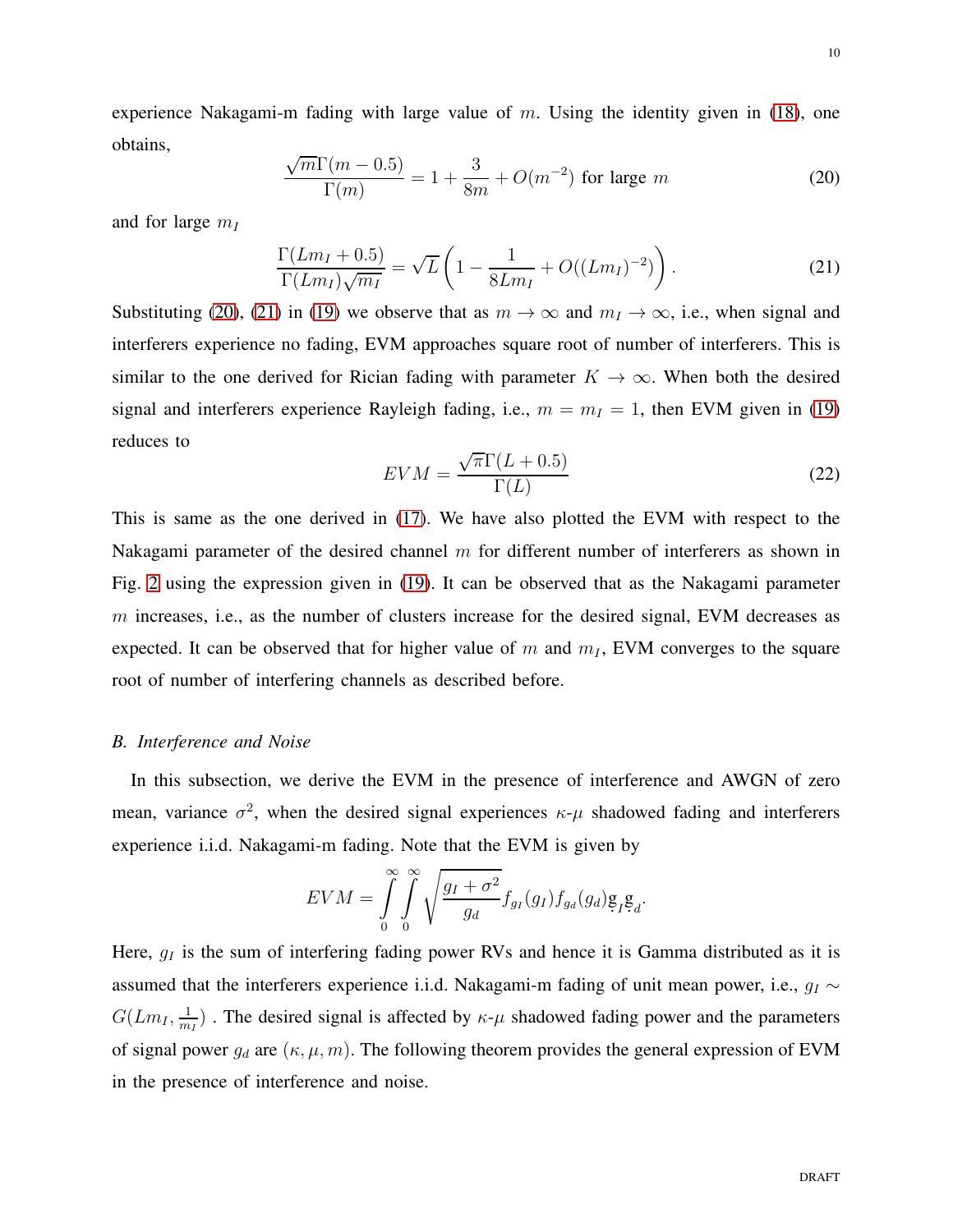$\Box$ 

<span id="page-10-4"></span>Theorem 2. *When the interferers experience i. i. d. Nakagami fading and the desired signal experiences* κ*-*µ *shadowed fading , EVM is*

<span id="page-10-0"></span>
$$
\frac{U(m_{I}L, \frac{3}{2} + m_{I}L, \sigma^{2}m_{I})\sqrt{\sigma^{2}\mu(1+\kappa)}\left(\frac{m}{\mu\kappa+m}\right)^{m}\Gamma(\mu-0.5)_{2}F_{1}(\mu-\frac{1}{2}, m, \mu, \frac{\mu\kappa}{m+\mu\kappa})}{(\sigma^{2}m_{I})^{-m_{I}L}\Gamma(\mu)},
$$
(23)

*where*  $\mu > 0.5$ ,  $_2F_1(.)$  *is the Gauss hypergeometric function and*  $U(.)$  *is the Tricomi confluent hypergeometric function.*

#### *Proof.* Refer Appendix [D.](#page-19-0)

The above EVM expression is in terms of Tricomi confluent hypergeometric function and Gauss hypergeometric function, and both of them can be easily computed. Next we derive the EVM expression when the desired signal experiences  $\kappa$ - $\mu$  fading.

**Corollary 5.** When the desired signal experiences  $\kappa$ - $\mu$  fading of parameters  $(\kappa, \mu)$ , the EVM is *given by*

<span id="page-10-1"></span>
$$
(\sigma^2)^{m_I L + .5} U \left( m_I L, \frac{3}{2} + m_I L, \sigma^2 m_I \right) \sqrt{\mu (1 + \kappa)} \frac{\Gamma(\mu - 0.5)}{\Gamma(\mu)} {}_1 F_1 \left( \frac{1}{2}, \mu, -\kappa \mu \right) m_I^{m_I L}, \quad (24)
$$

*where*  $\mu > 0.5$ *.* 

*Proof.*  $\kappa$ - $\mu$  fading is a special case of  $\kappa$ - $\mu$  shadowed fading when  $m \to \infty$  [\[14\]](#page-20-13). Combining [\(35\)](#page-18-1) and [\(23\)](#page-10-0) and using the transformation  $e^{-z} {}_1F_1(b-a, b, z) = {}_1F_1(a, b, -z)$ , EVM is obtained.

Again, the above EVM expression is in terms of Tricomi confluent hypergeometric function and Kummer confluent hypergeometric function which can be easily computed. Rician fading is a special case of  $\kappa$ - $\mu$  fading for  $\mu$ =1,  $\kappa$ =K. Hence the EVM when desired signal experience Rician fading is given by

<span id="page-10-3"></span>
$$
\left(\sigma^2\right)^{m_I L + .5} U \left(m_I L, \frac{3}{2} + m_I L, \sigma^2 m_I\right) \sqrt{\pi (1 + K)} {}_1 F_1 \left(\frac{1}{2}, 1, -K\right) m_I^{m_I L},\tag{25}
$$

Now, we derive the EVM expression when the desired signal experiences Nakagami-m fading.

Corollary 6. *When the desired signal experiences Nakagami-*m *fading, the EVM is given by*

<span id="page-10-2"></span>
$$
\frac{\left(\sigma^2 m_I\right)^{m_I L} U \left(m_I L, \frac{3}{2} + m_I L, \sigma^2 m_I\right) \Gamma(m - 0.5)}{(m \sigma^2)^{-0.5} \Gamma(m)},\tag{26}
$$

*where*  $m > 0.5$ *.*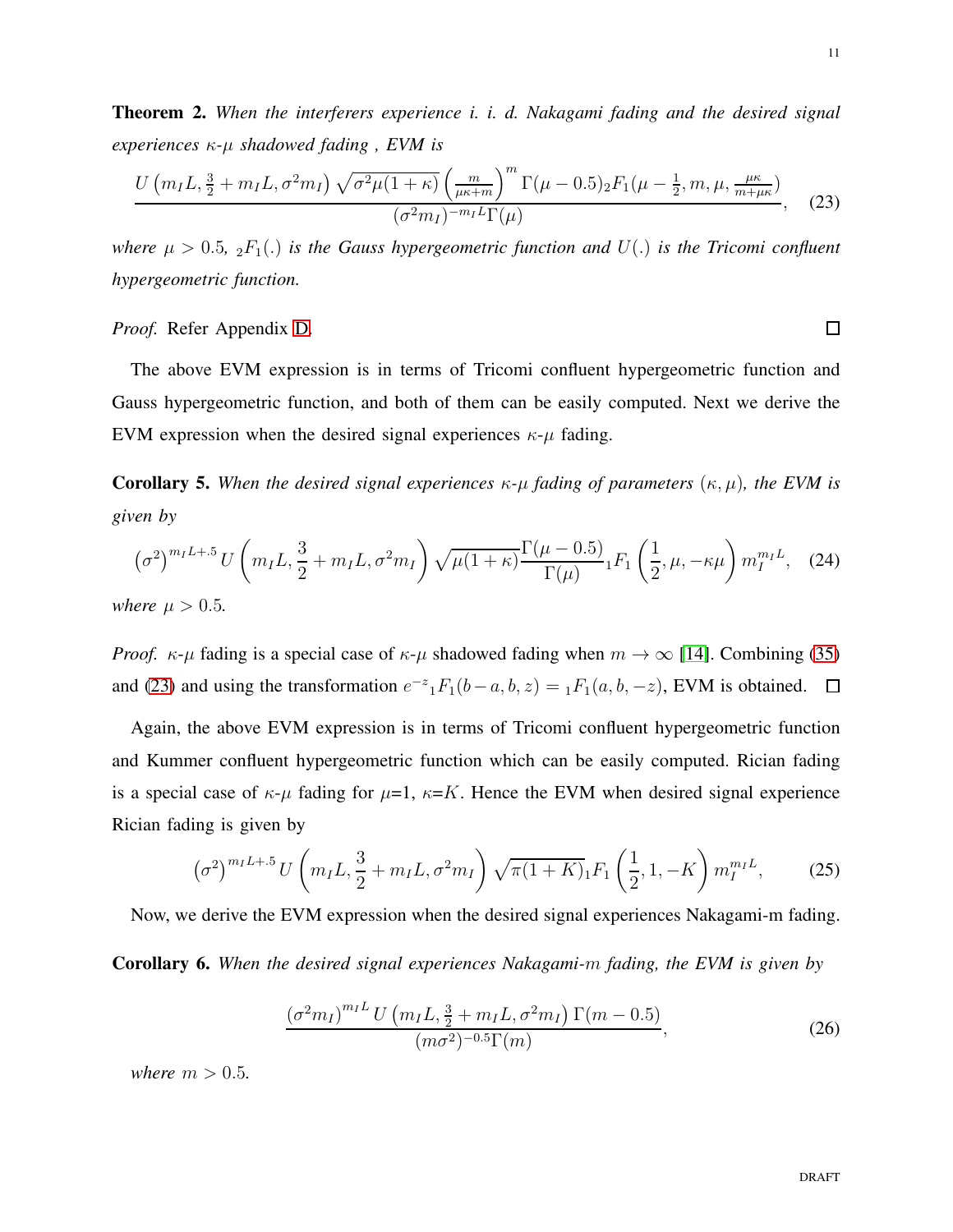*Proof.* Nakagami is a special case of  $\kappa-\mu$  fading for parameters  $\kappa \to 0$ ,  $\mu = m$  [\[14\]](#page-20-13). Substituting these in [\(24\)](#page-10-1) and using the fact that  $_1F_1(a, b, 0) = 1$ , EVM expression is obtained.  $\Box$ 

Note that the EVM expression is very simple when the desired signal experience Nakagami-m fading. Similarly by putting  $m = 1$  and  $m<sub>I</sub> = 1$  in [\(26\)](#page-10-2), one can obtain the EVM expression when both desired signal and interferers experience Rayleigh fading and it is given by

<span id="page-11-0"></span>
$$
EVM = \left(\sigma^2\right)^{L+5} U\left(L, \frac{3}{2} + L, \sigma^2\right) \sqrt{\pi}.
$$
 (27)

#### IV. NUMERICAL RESULTS

In this Section, we verify the EVM expressions derived for both the interference limited and AWGN+interference case for different fading distributions through Monte Carlo simulation. We use a BPSK modulation based system over different fading channels for the simulation. Fig. [3](#page-12-0) plots the EVM with respect to SNR when both interference and noise are present. Here the interferers and desired signal experience Nakagami-m fading and  $\kappa$ - $\mu$  shadowed fading, respectively. Note that the theoretical results are plotted using [\(23\)](#page-10-0). Firstly, it can be observed that the simulation results match with the theoretical results. Secondly, it can be seen that as SNR increases, EVM decreases and it is true for all combinations of fading parameters. Interestingly, it can be also observed that as any of the fading parameter, i.e.,  $\kappa$ ,  $\mu$  or m increases, EVM decreases for a given SNR. The reason for such behavior is as follows: the parameter  $\kappa$  denotes the strength of the line of sight component in the desired signal. Now, when the parameter  $\kappa$  increases, the strength of the line of sight component increases and hence EVM decreases. Similarly, the parameter  $\mu$  denotes the number of clusters in the desired channel and hence when  $\mu$  increases, EVM decreases. Note that in the  $\kappa-\mu$  shadowed fading, all the dominant components are subjected to the common shadowing fluctuation and that is represented by the power-normalized random amplitude  $\xi$  and this  $\xi$  is Nakagami-m random variable with shaping parameter m. Now, when the shadowing parameter  $m$  increases, the shadowing fluctuation of all the dominant components decreases and hence EVM decreases.

Fig. [4](#page-13-0) plots the EVM with respect to SNR when the desired signal experience different fading, such as Rician, Nakagami and Rayleigh. In all the cases the interferers experience Nakagami-m fading. The theoretical results for Rician, Nakagami and Rayleigh fading are plotted using [\(25\)](#page-10-3), [\(26\)](#page-10-2) and [\(27\)](#page-11-0), respectively. It can be seen that the simulation results match with the theoretical results and as expected with increase in SNR, the EVM decreases.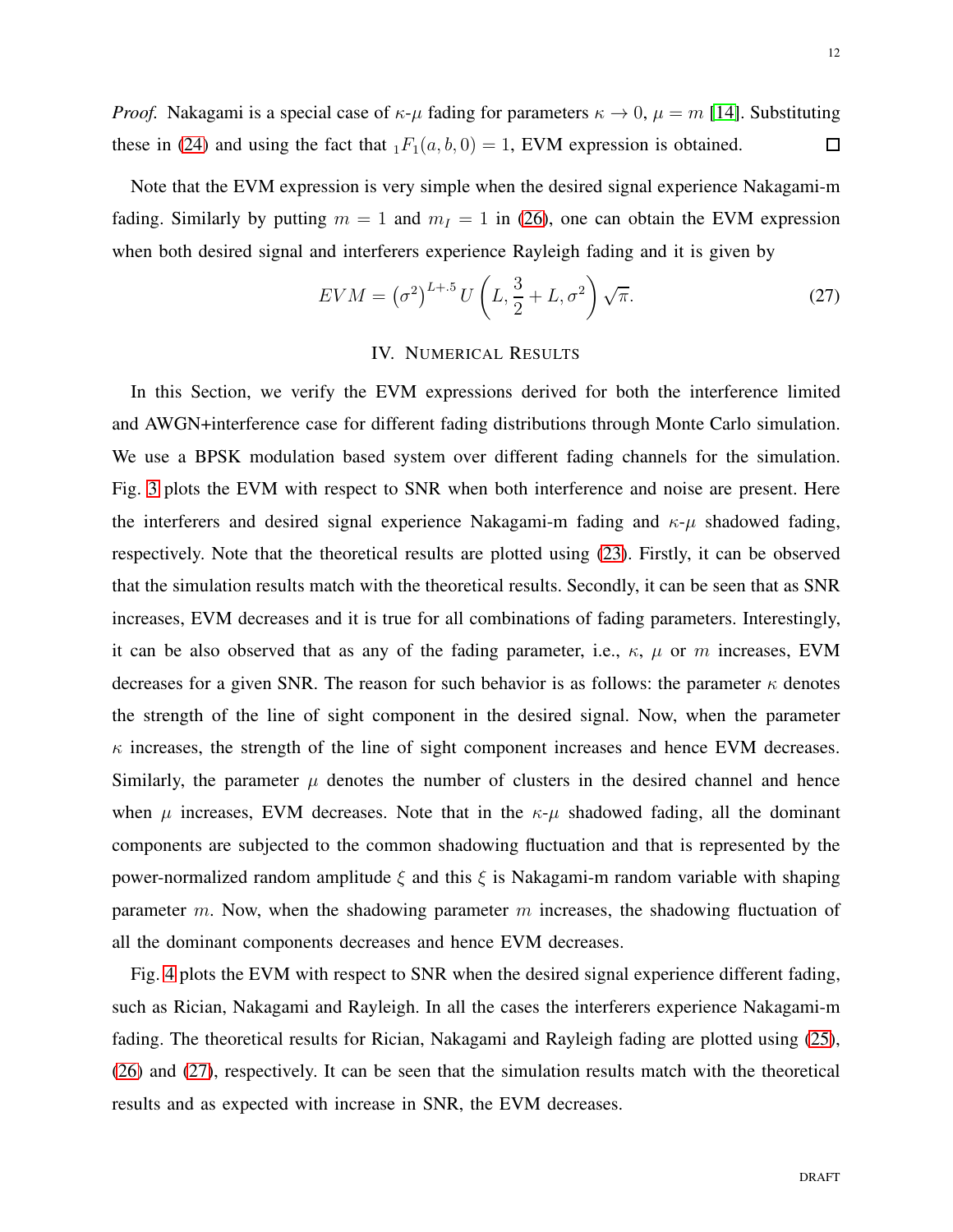<span id="page-12-0"></span>

Fig. 3: Theoretical and simulated EVM for different parameters of  $\kappa$ - $\mu$  shadowed fading when both interference and noise are present. Here  $m_I=1, L=1$ .

Fig. [5](#page-14-1) plots the EVM with respect to number of interferers for an interference limited scenario. The theoretical results for Rayleigh, Rician and  $\kappa$ - $\mu$  shadowed fading are plotted using [\(22\)](#page-9-2), [\(14\)](#page-6-1), [\(12\)](#page-5-1), respectively. It can be seen that the simulation results match with the theoretical results and as expected as number of interferers increases, EVM increases.

Fig. [6](#page-15-0) plots the EVM with respect to SNR. Here both the systems, i.e., interference + AWGN system and interference limited system have been considered. The EVM for both interference limited scenario and interference+AWGN is plotted using [\(19\)](#page-8-0) and [\(26\)](#page-10-2). It can be observed that when SNR is significantly low, i.e., noise limited case, there is significant gap between the EVM of the interference+noise system and EVM of the interference limited system. The gap decreases as the SNR increases. Moreover, the EVM of the interference+noise system approaches the EVM of the interference limited system at very high SNR as expected.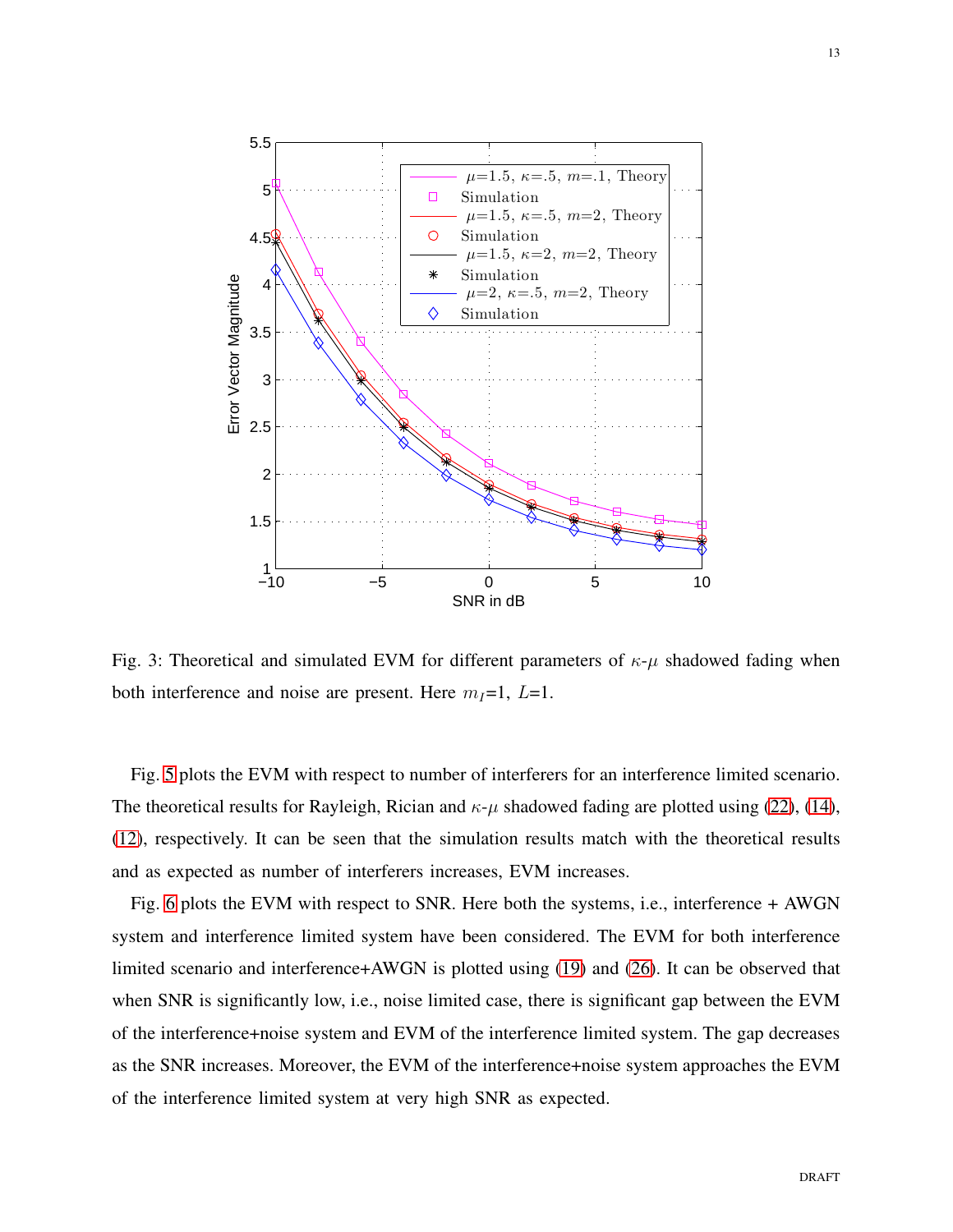<span id="page-13-0"></span>

Fig. 4: Theoretical and simulated EVM for different fading distributions when both interference and noise are present.

## V. CONCLUSION

In this paper, we have derived the closed form expression for EVM in an interference limited system when both the desired signal and interfering signals experience independent, nonidentically distributed  $\kappa-\mu$  shadowed fading. This has been simplified for many special cases such as Rayleigh, Nakagami, Rician,  $\kappa$ - $\mu$  fading etc. We have also shown that in an interference limited system, EVM is equal to the square root of number of interferers when the interferers and desired signal do not experience fading. EVM expression is also derived in the presence of AWGN when the desired signal experiences  $\kappa-\mu$  shadowed fading and interferers experience independent, identically distributed Nakagami fading. Note that in this paper, we have studied the EVM only for SISO scenario. In future, it would be interesting to characterize the EVM in multi-antenna systems and in the presence of correlated interferers.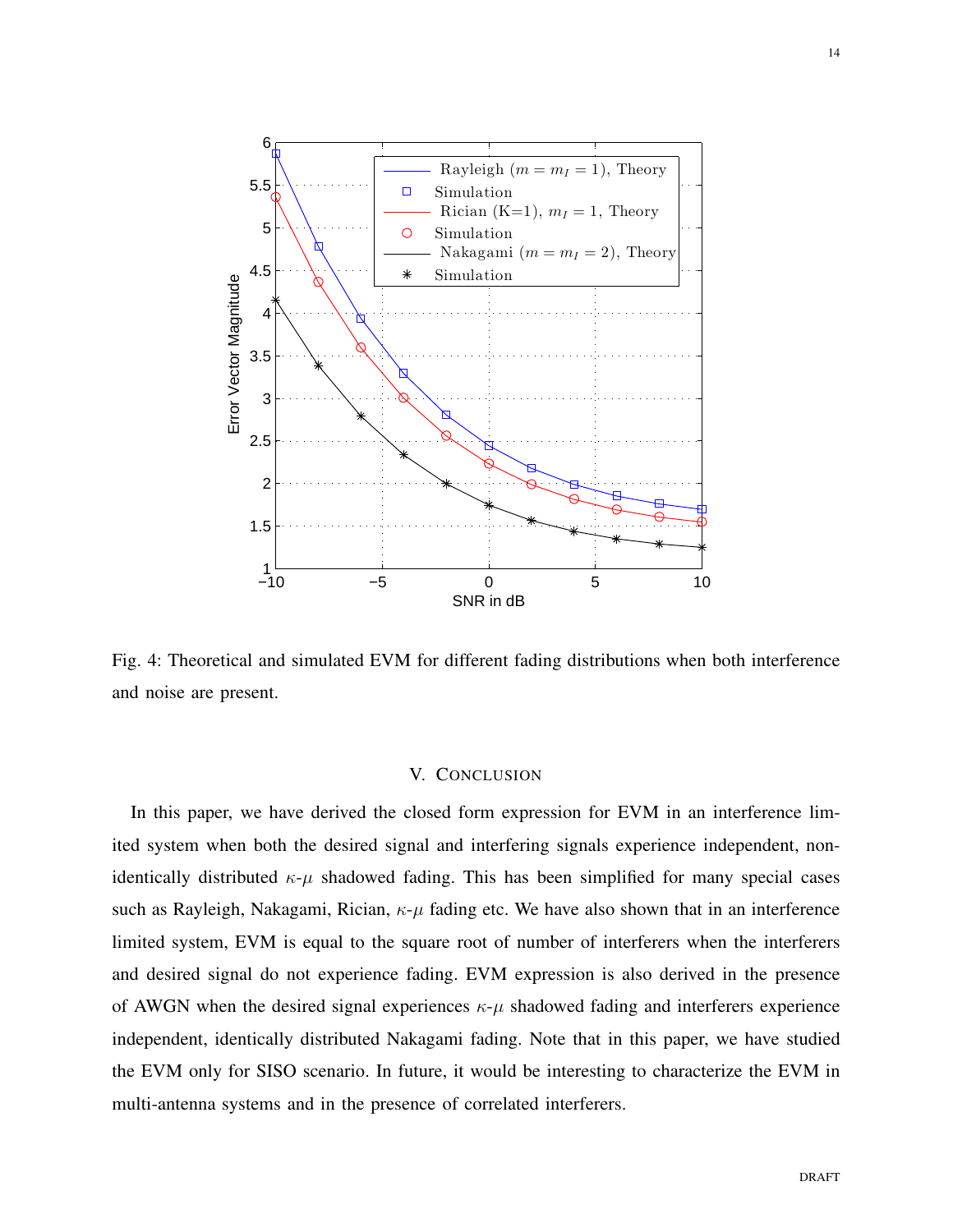<span id="page-14-1"></span>

Fig. 5: Theoretical and simulated EVM for different fading distributions in an interference limited system interferer signals experience i.i.d. fading.

# APPENDIX A

# <span id="page-14-0"></span>PROOF OF THEOREM [1](#page-5-2)

Here we derive the EVM of an interferer limited system when the desired signal experiences  $\kappa$ - $\mu$  shadowed fading of unit mean power with parameters ( $\kappa$ ,  $\mu$ ,  $m$ ) and interferers experience independent non identical fading with the *l*th interferer experiencing  $\kappa$ - $\mu$  shadowed fading of unit mean power with parameters  $(\kappa_l, \mu_l, m_l)$ . Recall from [\(8\)](#page-3-5) that EVM of an interference limited system is

$$
\text{EVM} = \int\limits_0^\infty \int\limits_0^\infty \sqrt{\frac{g_I}{g_d}} f_{g_I}(g_I) f_{g_d}(g_d) g_I^{\dagger} g_d.
$$

As the double integral is in a separable form ,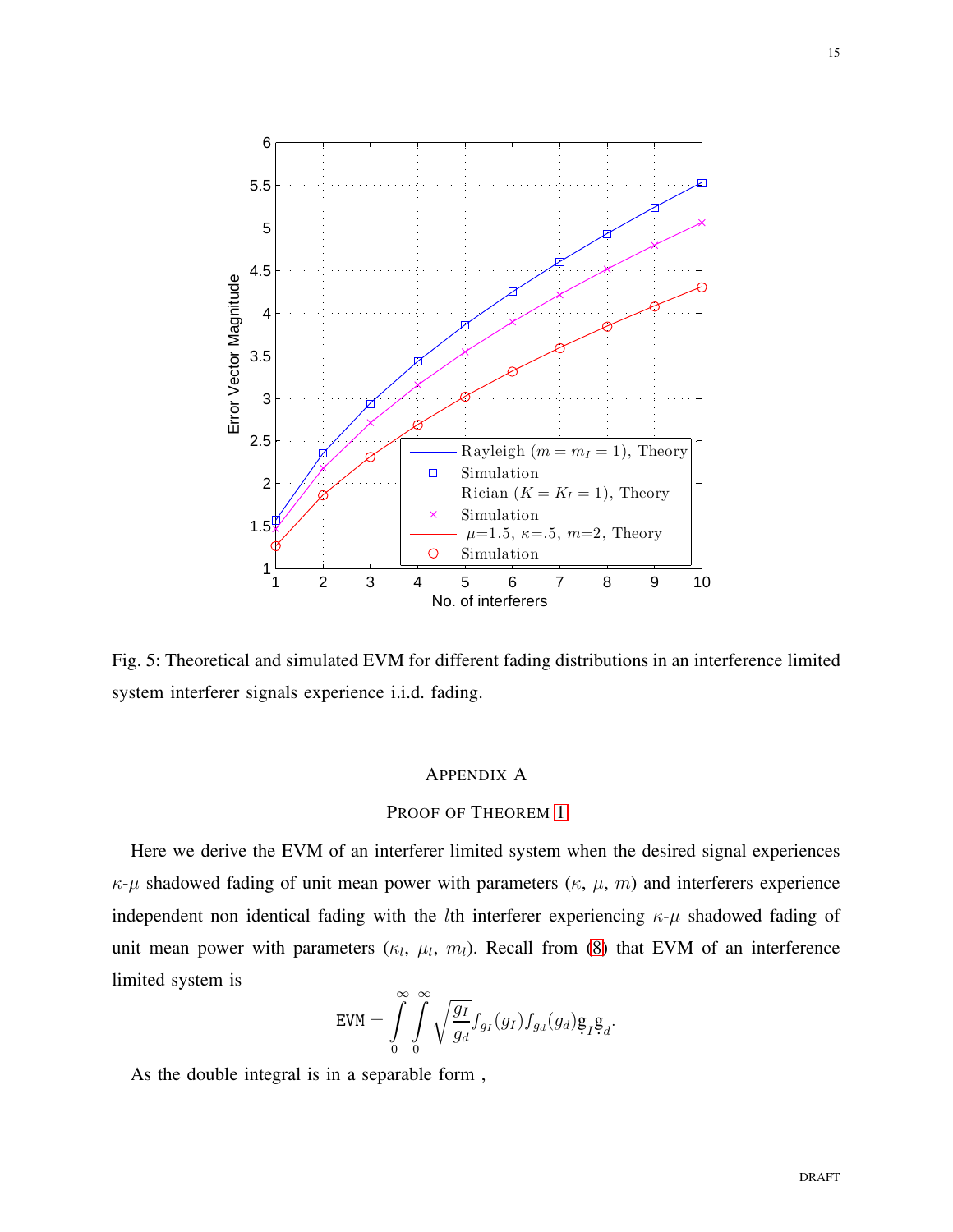<span id="page-15-0"></span>

Fig. 6: EVM for Nakagami fading when both interference + AWGN and interference limited system are considered. Here  $L=1$ .

<span id="page-15-2"></span>
$$
\text{EVM} = \int_{0}^{\infty} \sqrt{g_I} f_{g_I}(g_I) g_I \int_{0}^{\infty} \sqrt{\frac{1}{g_d}} f_{g_d}(g_d) g_d.
$$
 (28)

First we evaluate the second part of the above EVM expression *i.e.*,  $\mathbb{E}\left(\sqrt{\frac{1}{a}}\right)$ gd ). As the desired signal is  $\kappa$ - $\mu$  shadowed, from [\(9\)](#page-4-0) we know that

<span id="page-15-1"></span>
$$
f_{g_d}(g_d) = \frac{\theta_1^{m-\mu} g_d^{\mu-1}}{\theta_2^m \Gamma(\mu)} e^{-\frac{g_d}{\theta_1}} {}_{1}F_1\left(m, \mu, \frac{(\theta_2 - \theta_1)g_d}{\theta_1 \theta_2}\right),
$$
  
where  $\theta_1 = \frac{1}{\mu(1+\kappa)}, \theta_2 = \frac{\mu\kappa+m}{\mu(1+\kappa)m}$ . So  $\int_0^\infty \sqrt{\frac{1}{g_d}} f_{g_d}(g_d) g_d$  is  

$$
\int G_2 g_d^{\mu-1.5} e^{-\mu(1+\kappa)g_d} {}_{1}F_1(m, \mu, \frac{\mu^2 \kappa(1+\kappa)g_d}{\mu\kappa+m}) g_d,
$$
(29)  
where  $G_2 = \frac{\mu^{\mu} m^m (1+\kappa)^{\mu}}{\Gamma(\mu)(\mu\kappa+m)^m}$ .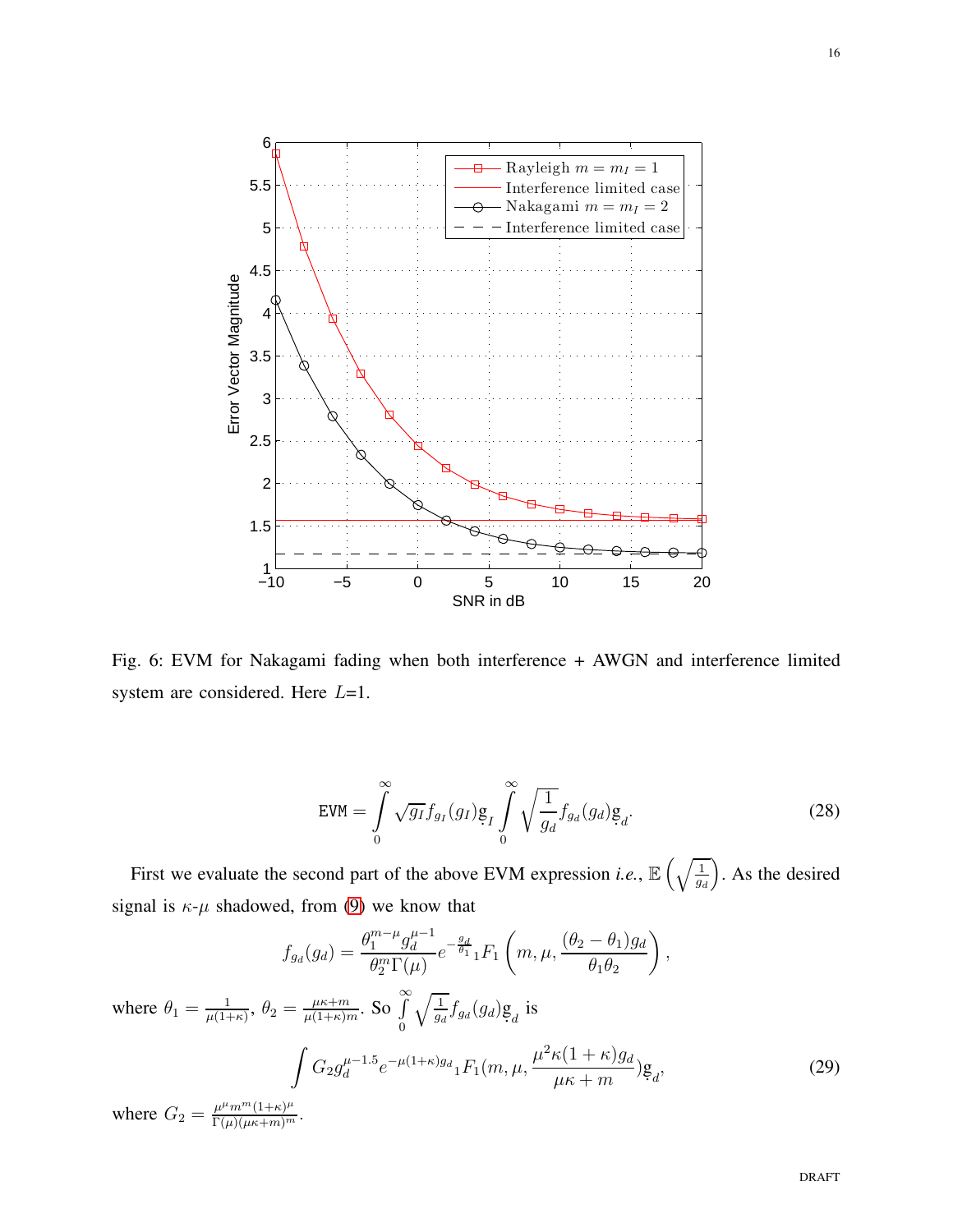Substitute 
$$
t=\mu(1+\kappa)g_d
$$
 in (29) and by using the identity in [16, Page.17] *i.e.*,  ${}_2F_1(a, b, c, x) = \frac{1}{\Gamma(a)} \int_{0}^{\infty} e^{-t} t^{a-1} {}_1F_1(b; c; xt) t$ ,  $Re(a) > 0$ ,  $\int_{0}^{\infty} \sqrt{\frac{1}{g_d}} f_{g_d}(g_d) g_d$  is  

$$
\frac{G_2 \Gamma(\mu - 0.5)_2 F_1(\mu - \frac{1}{2}, m, \mu, \frac{\mu \kappa}{m + \mu \kappa})}{(\mu(1+\kappa))^{\mu - 0.5}}
$$
, for  $\mu > 0.5$  (30)

<span id="page-16-1"></span>Now we will evaluate the first part of the EVM expression *i.e.*,  $\mathbb{E}(\sqrt{g_I})$ . Using the PDF of  $g_I$ from [\(10\)](#page-4-1),  $\int_{0}^{\infty}$ 0  $\sqrt{g_I} f_{g_I}(g_I) g_I$  is

$$
\int_{0}^{\infty} \frac{G_1 \Phi_2^{2L}(\mu_1 - m_1, ..., \mu_L - m_L, m_1, ..., m_L; \sum_{l=1}^{L} \mu_l; -a_1 g_l, ..., -a_L g_l, -b_1 g_l, ..., -b_L g_l)}{g_I} \underbrace{\mathfrak{g}_I,}_{l=1}
$$

where  $a_l = \mu_l(1 + \kappa_l)$ ,  $b_l = a_l \frac{m_l}{\mu_l \kappa_l + \kappa_l}$  $\frac{m_l}{\mu_l \kappa_l+m_l},\ G_1=$  $\prod_{l=1}^L b_l^{m_l} a_l^{\mu_l-m_l}$  $Γ($  $\sum^L \mu_l)$  $l=1$ 

Using the transformation given in [\[16,](#page-20-15) P.177] that  $e^{-x_i} \Phi_2^{(n)}$  $2^{(n)}(b_1, \dots, b_n; c; x_1, \dots, x_n)$  is equivalent to  $\Phi_2^{(n)}$  $2^{(n)}(b_1, \cdot, b_{i-1}, c - b_1 - \cdot - b_n, b_{i+1}, \cdot, b_n; c; x_1 - x_i, \cdots x_{i-1} - x_i, -x_i, x_{i+1} - x_i, \cdot, x_n - x_i),$  $\int$  $\boldsymbol{0}$  $\sqrt{g_I} f_{g_I}(g_I) g_I$  is

.

$$
\int_{0}^{\infty} \frac{e^{-a_1g_I} G_1 \Phi_2^{2L}(0, \mu_2 - m_2, ..., \mu_L - m_L, m_1, ..., m_L; \sum_{l=1}^{L} \mu_l; a_1g_I, a_1g_I - a_2g_I, ..., a_1g_I - b_Lg_I)}{g_I} g_I.
$$

Note that if one of the numerator parameters of the series expansion of  $\Phi_2^{(L)}$  goes to zero, then  $\Phi_2^{(L)}$  $\Phi_2^{(L)}$  becomes  $\Phi_2^{(L-1)}$  $\Phi_2^{(L-1)}$  and hence the above  $\Phi_2^{(2L)}$  will become  $\Phi_2^{(2L-1)}$  with appropriate parameters. So  $\int_0^\infty$  $\boldsymbol{0}$  $\sqrt{g_I} f_{g_I}(g_I) g_I$  is

<span id="page-16-0"></span>
$$
\int_{0}^{\infty} \frac{e^{-a_1 g_I} G_1 \Phi_2^{2L-1} (\mu_2 - m_2, ..., \mu_L - m_L, m_1, ..., m_L; \sum_{l=1}^{L} \mu_l; a_1 g_I - a_2 g_I, ..., a_1 g_I - b_L g_I)}{g_I e^{\sum_{l=1}^{L} \mu_l - 0.5}} \mathfrak{g}_I.
$$
 (31)

In order to simplify this, we use the following relationship between confluent Lauricella function and Lauricella's function of the fourth kind [\[15,](#page-20-14) P. 286, Eq. 43]

$$
F_D^{(N)}[\alpha, \beta_1, \cdots, \beta_N; \gamma; x_1, \cdots, x_N] = \frac{1}{\Gamma(\alpha)} \int_0^\infty e^{-t} t^{\alpha-1} \Phi_2^{(N)}[\beta_1, \cdots, \beta_N, \gamma; x_1 t, \cdots, x_N t] dt.
$$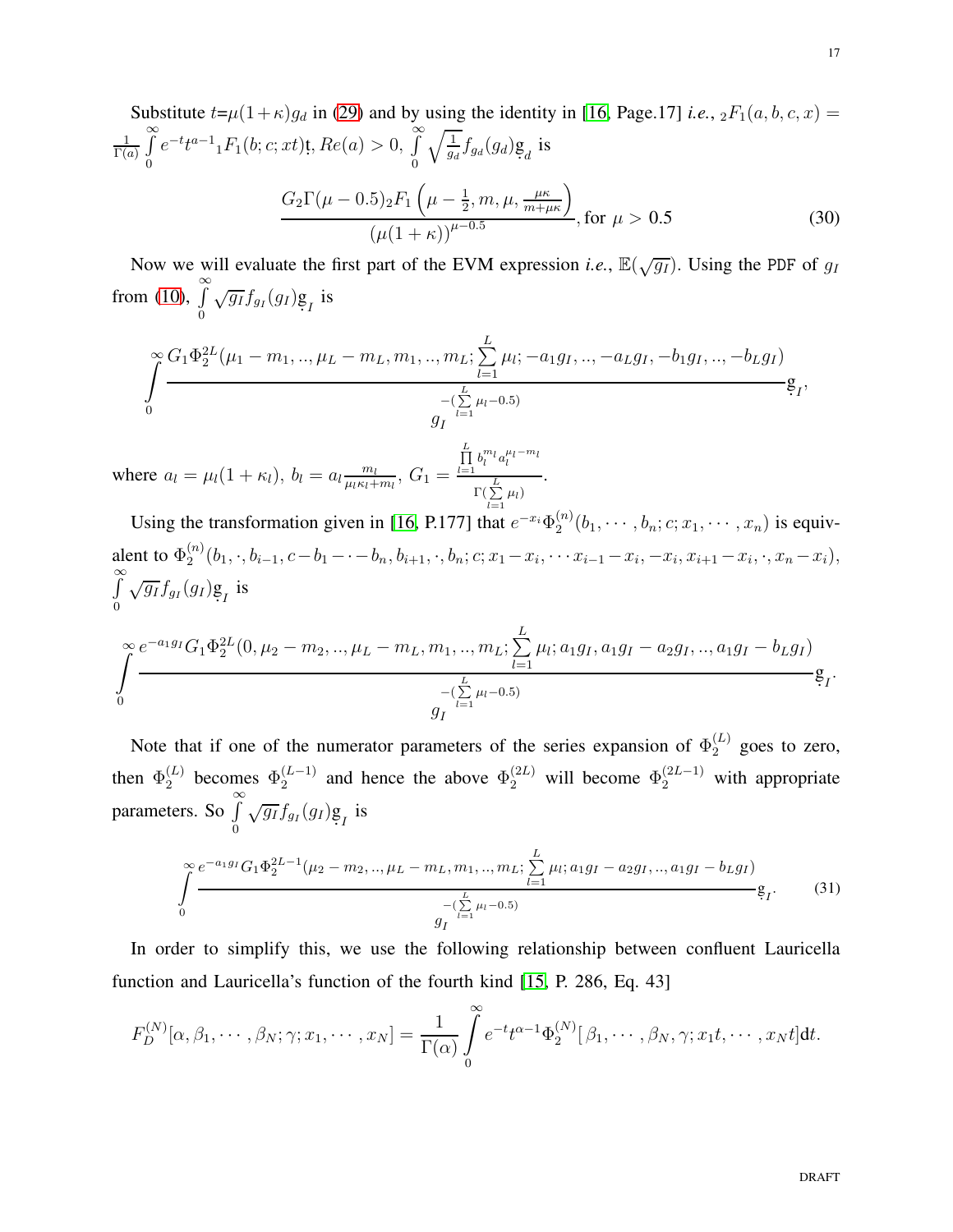By using the above identity and substituting  $t=a_1g_I$  in [\(31\)](#page-16-0),  $\int_{0}^{\infty}$ 0  $\sqrt{g_I} f_{g_I}(g_I) g_I$  is

<span id="page-17-1"></span>
$$
\frac{G_1 \Gamma(\sum_{l=1}^{L} \mu_l + 0.5) F_D^{(2L-1)}(\sum_{l=1}^{L} \mu_l + 0.5, \mu_2 - m_2,., \mu_L - m_L, m_1,., m_L, \sum_{l=1}^{L} \mu_l, \frac{a_1 - a_2}{a_1},., \frac{a_1 - b_L}{a_1})}{\sum_{l=1}^{\left(\sum_{l=1}^{L} \mu_l + .5\right)} (32)}
$$

From equations [\(28\)](#page-15-2), [\(30\)](#page-16-1) and [\(32\)](#page-17-1) and using  $\theta_{1l} = \frac{1}{a}$  $\frac{1}{a_l}, \theta_{2l} = \frac{1}{b_l}$  $\frac{1}{b_l}$ , we get the result.

## APPENDIX B

## <span id="page-17-0"></span>PROOF OF COROLLARY [1](#page-5-3)

Here we derive the EVM of an interferer limited system when the desired signal experiences  $\kappa$ - $\mu$  shadowed fading of unit mean power with parameters ( $\kappa$ ,  $\mu$ ,  $m$ ) and interferers experience independent identical  $\kappa$ - $\mu$  shadowed fading of unit mean power with parameters ( $\kappa_I$ ,  $\mu_I$ ,  $m_I$ ). As the interferer fading is identical, substitute  $\theta_{1l} = \theta_{1l}$ ,  $\theta_{2l} = \theta_{2l}$ ,  $\mu_l = \mu_l$ ,  $\kappa_l = \kappa_l$ ,  $m_l = m_l$ in [\(11\)](#page-5-0). Let  $a_{I} = \frac{1}{\theta_{1}}$  $\frac{1}{\theta_{1I}}$ ,  $b_I = \frac{1}{\theta_2}$  $\frac{1}{\theta_{21}}$ . So the Lauricella function in [\(11\)](#page-5-0) becomes

<span id="page-17-2"></span>
$$
F_D^{(2L-1)}(L\mu_I + 0.5, \mu_I - m_I, ..., \mu_I - m_I, m_I, ..., m_I, L\mu_I, 0, ..., 0, \frac{a_I - b_I}{a_I}, ..., \frac{a_I - b_I}{a_I}).
$$
 (33)

If one of the parameters of  $F_D^L$  goes to zero, then it becomes  $F_D^{L-1}$  with appropriate parameters. So [\(33\)](#page-17-2) becomes

$$
F_D^L(L\mu_I+0.5, m_I, ..., m_I, L\mu_I, \frac{a_I - b_I}{a_I}, ..., \frac{a_I - b_I}{a_I}).
$$

Now by using the identity

.

$$
F_D^N(d, b_1, b_2, ...b_N, e, x, x, ..., x) = {}_2F_1(d, \sum_{i=1}^N b_i, e, x),
$$

and  $\frac{a_I - b_I}{a_I} = \frac{\mu_I \kappa_I}{\mu_I \kappa_I + i}$  $\frac{\mu_I \kappa_I}{\mu_I \kappa_I + m_I}$  we get

<span id="page-17-3"></span>
$$
F_D^L(L\mu_I + 0.5, m_I, .., m_I, L\mu_I, \frac{a_I - b_I}{a_I}, .., \frac{a_I - b_I}{a_I}) = {}_2F_1(L\mu_I + 0.5, Lm_I, L\mu_I, \frac{\mu_I \kappa_I}{\mu_I \kappa_I + m_I})
$$
(34)

Substituting [\(34\)](#page-17-3) in [\(11\)](#page-5-0) and using  $\mu_l = \mu_I$ ,  $\kappa_l = \kappa_I$ ,  $m_l = m_I$ ,  $\forall l = 1, ...L$ , EVM is obtained.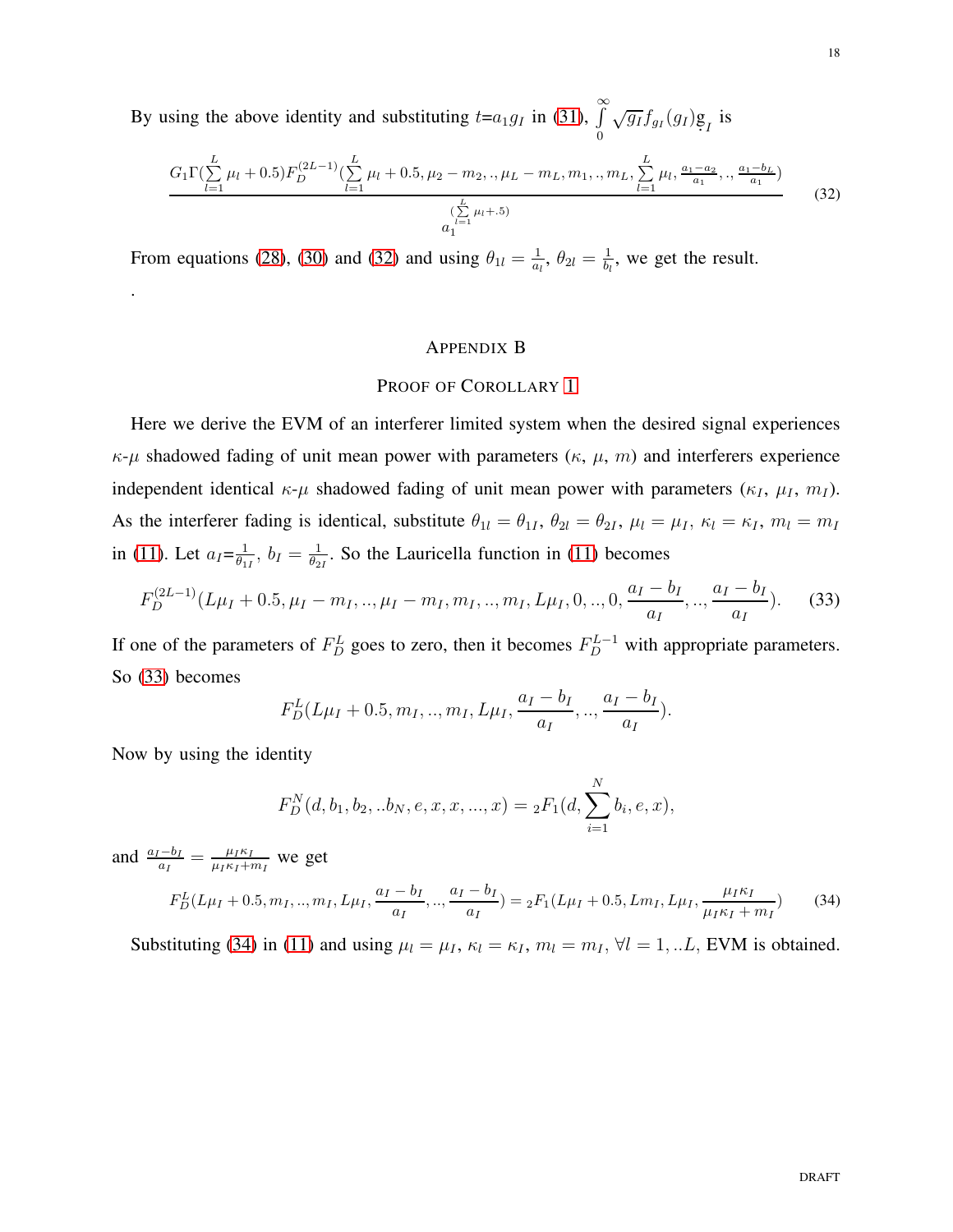#### APPENDIX C

#### <span id="page-18-0"></span>PROOF OF COROLLARY [2](#page-6-0)

Here we derive the EVM of an interference limited system when the desired signal experiences unit mean power  $\kappa$ - $\mu$  fading of parameters ( $\kappa$ ,  $\mu$ ) and the interferers experience identical and independent unit mean power  $\kappa$ - $\mu$  fading of parameters ( $\kappa_I$ ,  $\mu_I$ ). From Table I we know that  $\kappa$ - $\mu$  fading is a special case of  $\kappa$ - $\mu$  shadowed fading that can be obtained when  $m \to \infty$  and  $m_I \rightarrow \infty$ . So by letting m and  $m_I$  approach infinity in [\(12\)](#page-5-1) EVM can be obtained.

So in [\(12\)](#page-5-1) we have to evaluate the term

$$
\left(\frac{m_I}{m_I+\mu_I\kappa_I}\right)^{Lm_I}\left(\frac{m}{m+\mu\kappa}\right)^m{}_2F_1\left(\mu-.5,m,\mu,\frac{\mu\kappa}{m+\mu\kappa}\right){}_2F_1\left(L\mu_I+.5,Lm_I,L\mu_I,\frac{\mu_I\kappa_I}{\mu_I\kappa_I+m_I}\right),
$$

as m and  $m<sub>I</sub>$  approach infinity. We will evaluate the effect of  $m \to \infty$  first and similar result is obtained when  $m_I \to \infty$ . Using the series definition of Hypergeometric function *i.e.*,  ${}_{p}F_{q}(a_1, ... a_p, b_1, ... b_q, x) = \sum_{n=0}^{\infty}$  $_{l=0}$  $(a_1)_{l}... (a_p)_{l}$  $(b_1)$ <sub>l</sub> $\ldots$  $(b_q)$ <sub>l</sub>  $x^l$  $\frac{v}{l!}$ , where  $y_l = y(y + 1)...(y + l - 1)$ , we get  $\left(\frac{m}{m+\kappa\mu}\right)^m {}_2F_1\left(\mu-0.5, m, \mu,\right.$  $\left(\frac{\kappa\mu}{m+\kappa\mu}\right)$ =  $\left(\frac{m}{m+\kappa\mu}\right)^m\sum_{l=0}^\infty$  $(m)_{l}(\mu-.5)_{l}$  $(\mu)_l$  $\left(\frac{\kappa\mu}{m+\kappa}\right)$  $\frac{\kappa\mu}{m+\kappa\mu}$ <sup>l</sup> l! .

 $(m)$  can also be written as  $m^l(1+\frac{1}{m})\dots(1+\frac{l-1}{m})$ . So taking  $\left(\frac{m}{m+l}\right)$  $\frac{m}{m+\kappa\mu}$ <sup>m</sup> within the summation, each term in the summation *i.e.*, for a particular *l* is

$$
\left(\frac{m}{m+\kappa\mu}\right)^{m+l} \frac{(\mu-0.5)_l(\kappa\mu)^l}{l!(\mu)_l} \left(1+\frac{1}{m}\right) \dots \left(1+\frac{l-1}{m}\right)
$$

The above equation when  $m \to \infty$  is

$$
e^{-\kappa\mu}\frac{(\mu-0.5)_l(\kappa\mu)^l}{l!(\mu)_l}.
$$

So when  $m \to \infty$ ,

$$
\left(\frac{m}{m+\kappa\mu}\right)^m {}_2F_1\left(m,\mu-0.5,\mu,\frac{\kappa\mu}{m+\kappa\mu}\right) = e^{-\kappa\mu} \sum_{l=0}^{\infty} \frac{(\mu-0.5)_l(\kappa\mu)^l}{l!(\mu)_l}
$$

From the definition of Hypergeometric function,  $\sum_{n=1}^{\infty}$  $_{l=0}$  $(\mu-0.5)$ <sub>l</sub> $(\kappa\mu)^l$  $\frac{d_{0.5}(\kappa\mu)^2}{d!(\mu)} = {}_1F_1(\mu-0.5, \mu, \kappa\mu)$ . Hence as  $m \to \infty$ ,

<span id="page-18-1"></span>
$$
\frac{{}_2F_1\left(\mu-0.5,m,\mu,\frac{\kappa\mu}{m+\kappa\mu}\right)}{\left(\frac{m+\kappa\mu}{m}\right)^m} = \frac{{}_1F_1(\mu-0.5,\mu,\kappa\mu)}{e^{\kappa\mu}}.\tag{35}
$$

.

.

Similarly, as  $m_I \to \infty$ ,

<span id="page-18-2"></span>
$$
\left(\frac{m_I}{m_I + \kappa_I \mu_I}\right)^{m_I L} {}_2F_1\left(L\mu_I + 0.5, Lm_I, L\mu_I, \frac{\kappa_I \mu_I}{m_I + \kappa_I \mu_I}\right) = \frac{{}_1F_1(L\mu_I + 0.5, L\mu_I, \kappa_I \mu_I L)}{e^{\kappa_I \mu_I L}}.\tag{36}
$$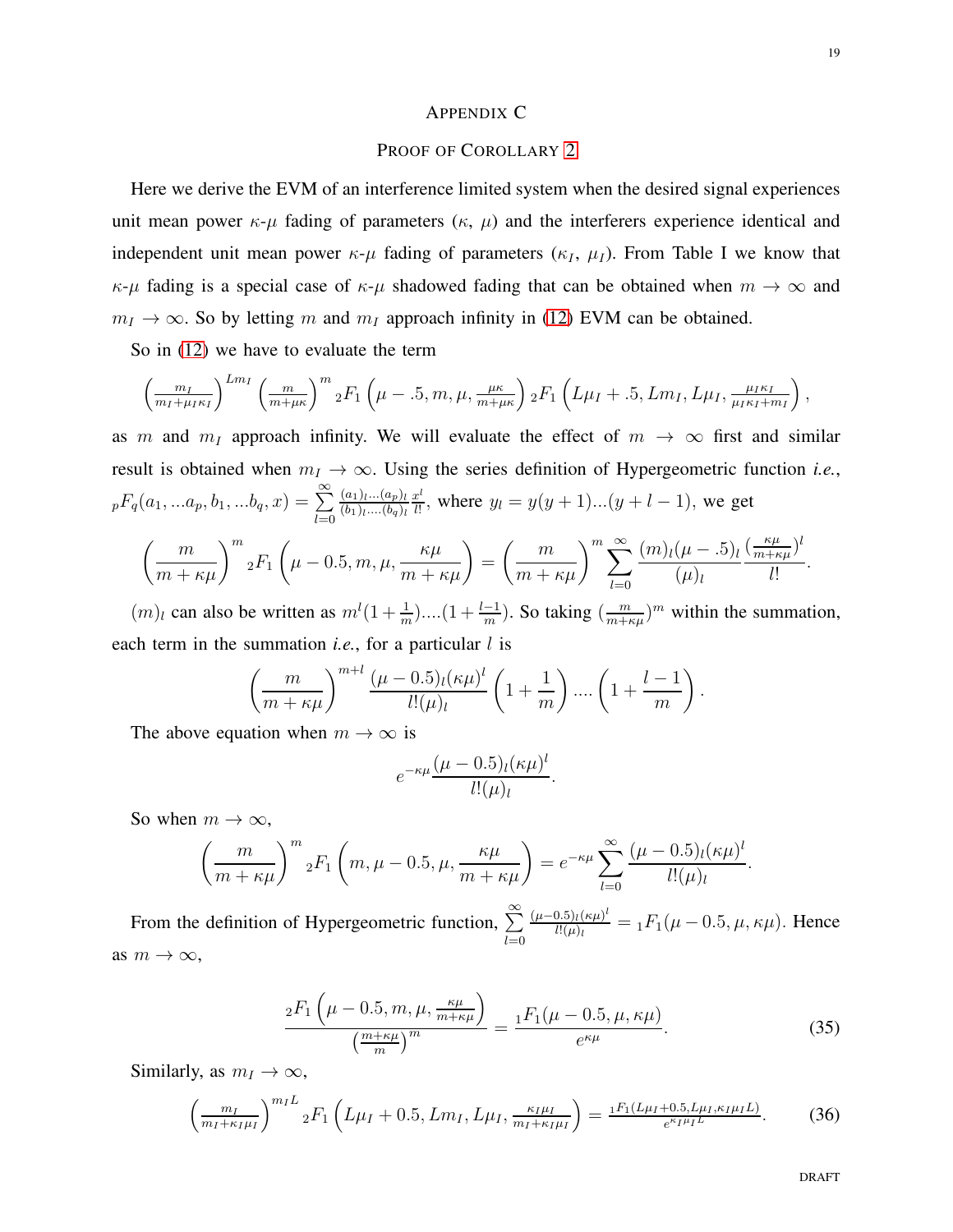Substituting [\(35\)](#page-18-1) and [\(36\)](#page-18-2) in [\(12\)](#page-5-1), and by using the transformation  $e^{-z} {}_1F_1(b-a,b,z)$  =  $_1F_1(a, b, -z)$ , EVM is obtained.

## APPENDIX D

## <span id="page-19-0"></span>PROOF OF THEOREM [2](#page-10-4)

Here we derive the EVM of a system where AWGN is also present with desired signal experiencing unit mean power  $\kappa-\mu$  shadowed fading of parameters  $(\kappa, \mu, m)$  and the interferent experiencing identical and independent unit mean power Nakagami-m fading. EVM in the presence of AWGN given in [\(8\)](#page-3-5) is separable and hence  $\int_{0}^{\infty}$ 0  $\int$ 0  $\sqrt{g_I+\sigma^2}$  $\frac{+\sigma^2}{g_d} f_{g_d} g_{I} g_{d}$  can be expressed as

<span id="page-19-1"></span>
$$
\int_{0}^{\infty} \sqrt{g_I + \sigma^2} f_{g_I} g_I \int_{0}^{\infty} \sqrt{\frac{1}{g_d}} f_{g_d} g_d.
$$
\n(37)

Recall that  $\int_0^\infty$ 0  $\sqrt{1}$  $\frac{1}{g_d} f_{g_d} g_d$  is derived in [\(30\)](#page-16-1) when the desired signal is  $\kappa$ - $\mu$  shadowed and it is given as

<span id="page-19-2"></span>
$$
\frac{\sqrt{\mu(1+\kappa)}\Gamma(\mu-0.5)_2 F_1\left(\mu-\frac{1}{2},m,\mu,\frac{\mu\kappa}{m+\mu\kappa}\right)}{\Gamma(\mu)\left(\frac{m+\mu\kappa}{m}\right)^m}.
$$
\n(38)

Interferer powers are i.i.d Gamma distributed of shape and scale parameters  $m_I$  and  $\frac{1}{m_I}$ . So  $g_I$ which is a sum of  $L$  interferer powers, is also Gamma distributed of shape and scale parameters  $m_I L$  and  $\frac{1}{m_I}$ . Hence  $\int_{\alpha}^{\infty}$ 0  $\sqrt{g_I + \sigma^2} f_{g_I} g_I$  can be expressed as

$$
\int_{0}^{\infty} \sqrt{g_I + \sigma^2} \left( \frac{g_I^{m_I L - 1} e^{-g_I m_I} m_I^{m_I L}}{\Gamma(m_I L)} \right) g_I.
$$

Substituting  $g_I = t\sigma^2$ ,  $\int_0^\infty$ 0  $\sqrt{g_I + \sigma^2} f_{g_I} g_I$  becomes

$$
\sigma \int_{0}^{\infty} \sqrt{t+1} \left( \frac{(t\sigma^2)^{m_I L - 1} e^{-t\sigma^2 m_I} m_I^{m_I L}}{\Gamma(m_I L)} \right) \sigma^2 \mathfrak{t}.
$$

As the Tricomi confluent hypergeometric function is defined as

<span id="page-19-3"></span>
$$
U(a, b, z) = \frac{1}{\Gamma(a)} \int_{0}^{\infty} e^{-zt} t^{a-1} (t+1)^{-a+b-1} t,
$$
  

$$
\int_{0}^{\infty} \sqrt{g_I + \sigma^2} f_{g_I} g_I = \frac{\sigma U (m_I L, \frac{3}{2} + m_I L, \sigma^2 m_I)}{(\sigma^2 m_I)^{-m_I L}}.
$$
 (39)

From equations [\(37\)](#page-19-1), [\(38\)](#page-19-2) and [\(39\)](#page-19-3) we get the result.